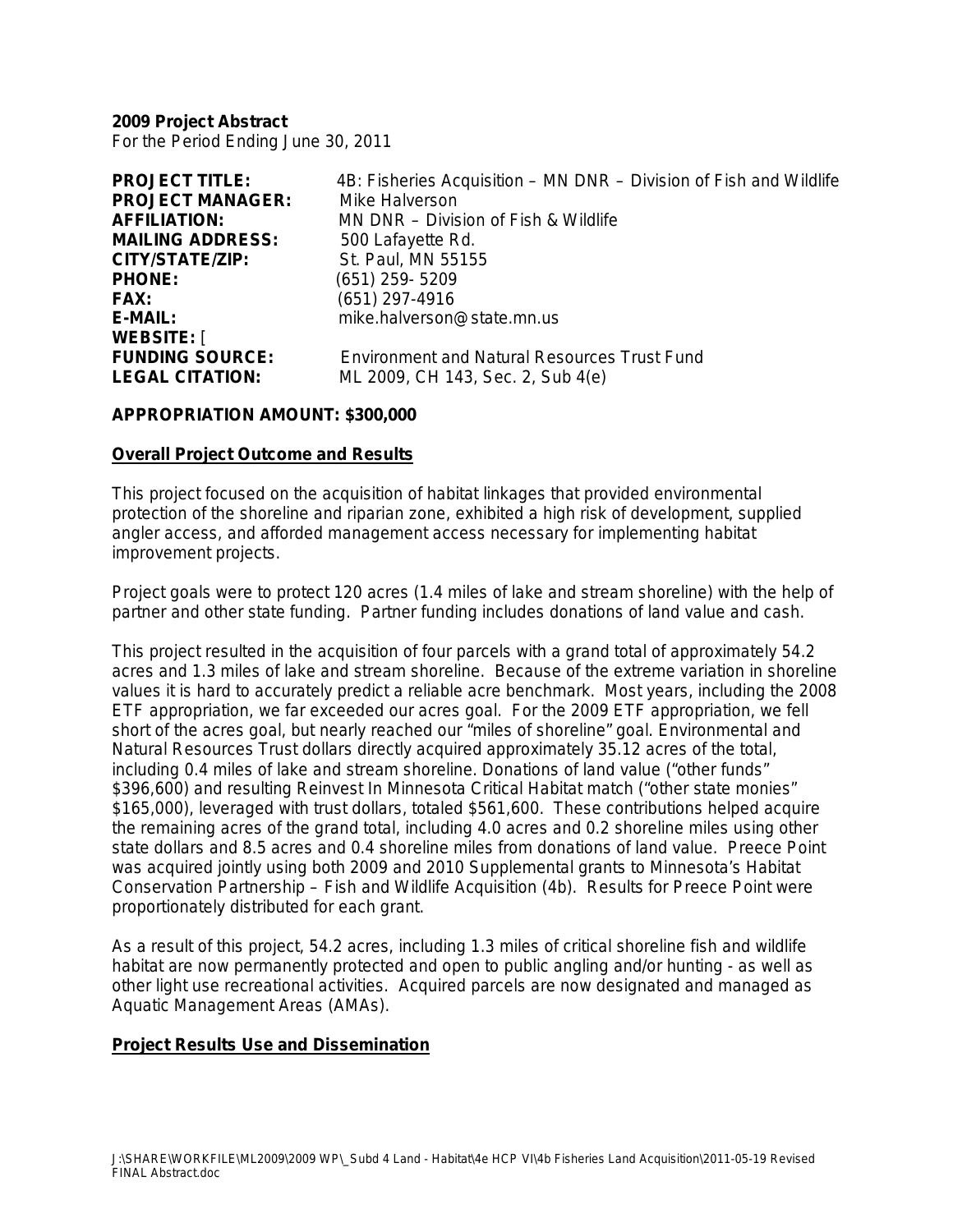Accomplishment Reports and press releases will be made available at [http://www.mnhabitatcorridors.org,](http://www.mnhabitatcorridors.org/) and all AMAs will be added to DNR's Public Recreational Information Maps (PRIM).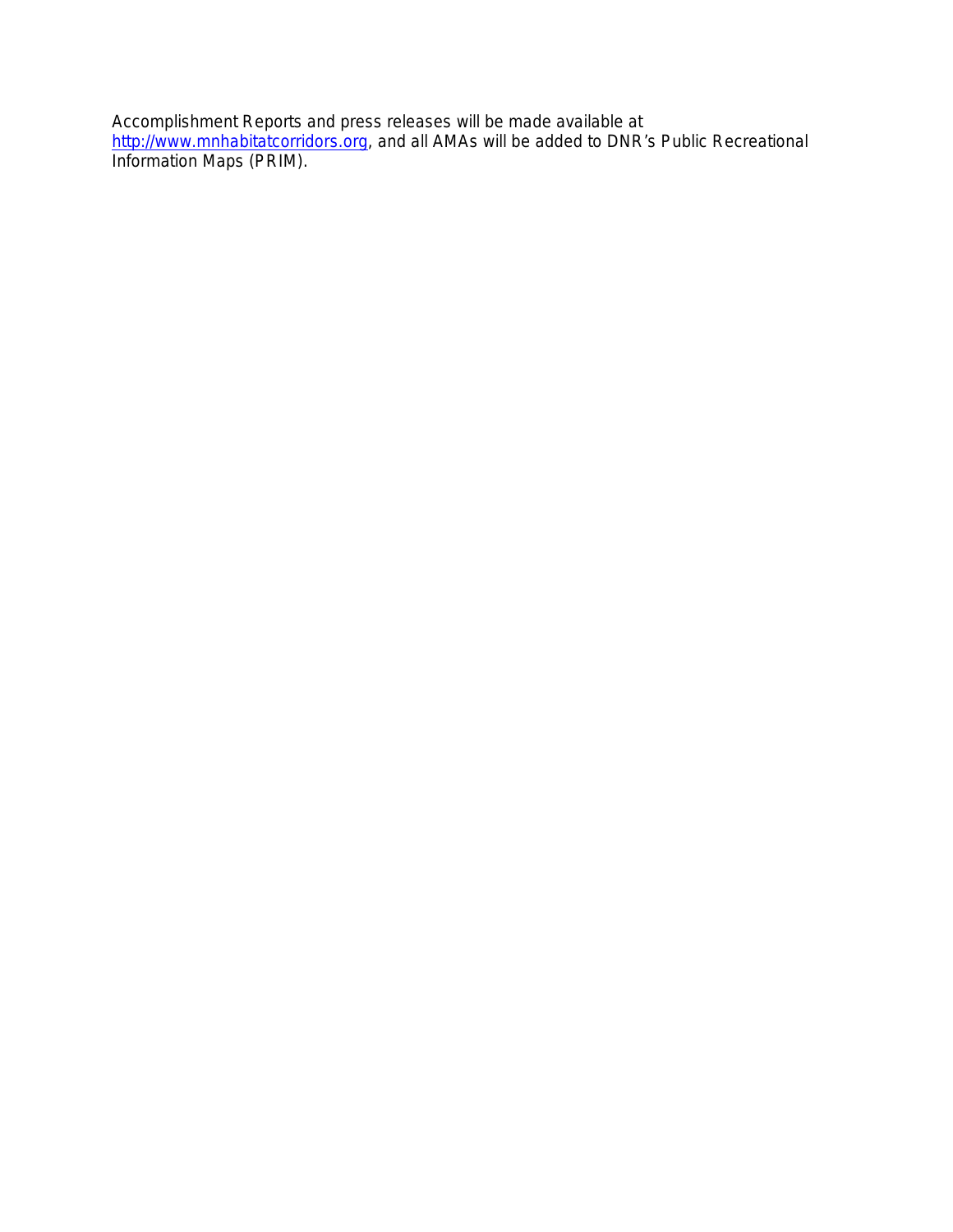#### **4B: Fisheries Land Acquisition - MNDNR - Fisheries**

| <b>Project Manager:</b> | Mike Halverson                 | <b>Fund:</b> Environment and Natural Resources Trust |
|-------------------------|--------------------------------|------------------------------------------------------|
| <b>Affiliation:</b>     | <b>MNDNR - Fisheries</b>       | Fund                                                 |
| <b>Address:</b>         | 500 Lafayette Road             |                                                      |
|                         | St. Paul, MN 55155             | Legal Citation: ML 2009, Chapter 143, Section 2,     |
| Phone:                  | (651)259-5209                  | Subd. $4(e)$                                         |
| Fax:                    | (651)297-4916                  |                                                      |
| E-mail:                 | mike.halverson@dnr.state.mn.us |                                                      |

#### **Total Biennial Project Budget**

| <b>Result</b>      | <b>ENTF Allocation</b> | <b>ENTF Funds Spent</b> | <b>ENTF Balance</b> | Other Funds *<br>Proposed | Other Funds*<br>Spent |
|--------------------|------------------------|-------------------------|---------------------|---------------------------|-----------------------|
| <b>Acquisition</b> | \$300,000              | \$300,000               | \$0                 | \$0                       | \$0                   |
| <b>Total</b>       | \$300,000              | \$300,000               | \$0                 | \$0                       | \$0                   |

\*Other Funds are classified as non-state, non-state leveraged dollars (if partner funds are leveraging State Funds (e.g. RIM) they are not eligible to be considered Other Funds). Please note, however, that this work program has spent the following amounts not shown in the above table:

State Funds: \$165,000.00

#### Other: \$396,600.00

See the tables and funding type definitions at the end of this report for further explanation.

#### **Work Program Summary**

#### **Overall Project Outcome and Results**

This project focused on the acquisition of habitat linkages that provided environmental protection of the shoreline and riparian zone, exhibited a high risk of development, supplied angler access, and afforded management access necessary for implementing habitat improvement projects.

Project goals were to protect 120 acres (1.4 miles of lake and stream shoreline) with the help of partner and other state funding. Partner funding includes donations of land value.

This project resulted in the acquisition of four parcels with a grand total of approximately 54.2 acres and 1.3 miles of lake and stream shoreline. Because of the extreme variation in shoreline values it is hard to accurately predict a reliable acre benchmark. Most years, including the 2008 ETF appropriation, we far exceeded our acres goal. For the 2009 ETF appropriation, we fell short of the acres goal, but nearly reached our "miles of shoreline" goal. Environmental and Natural Resources Trust dollars directly acquired approximately 35.12 acres of the total, including 0.4 miles of lake and stream shoreline. Donations of land value ("other funds" \$396,600) and resulting Reinvest In Minnesota Critical Habitat match ("other state monies" \$165,000), leveraged with trust dollars, totaled \$561,600. These contributions helped acquire the remaining acres of the grand total, including 4.0 acres and 0.2 shoreline miles using other state dollars and 8.5 acres and 0.4 shoreline miles from donations of land value. Preece Point was acquired jointly using both 2009 and 2010 Supplemental grants to Minnesota's Habitat Conservation Partnership – Fish and Wildlife Acquisition (4b). Results for Preece Point were proportionately distributed for each grant.

As a result of this project, 54.2 acres, including 1.3 miles of critical shoreline fish and wildlife habitat are now permanently protected and open to public angling and/or hunting - as well as other light use recreational activities. Acquired parcels are now designated and managed as Aquatic Management Areas (AMAs). 5/11/2011 Page 1 of 9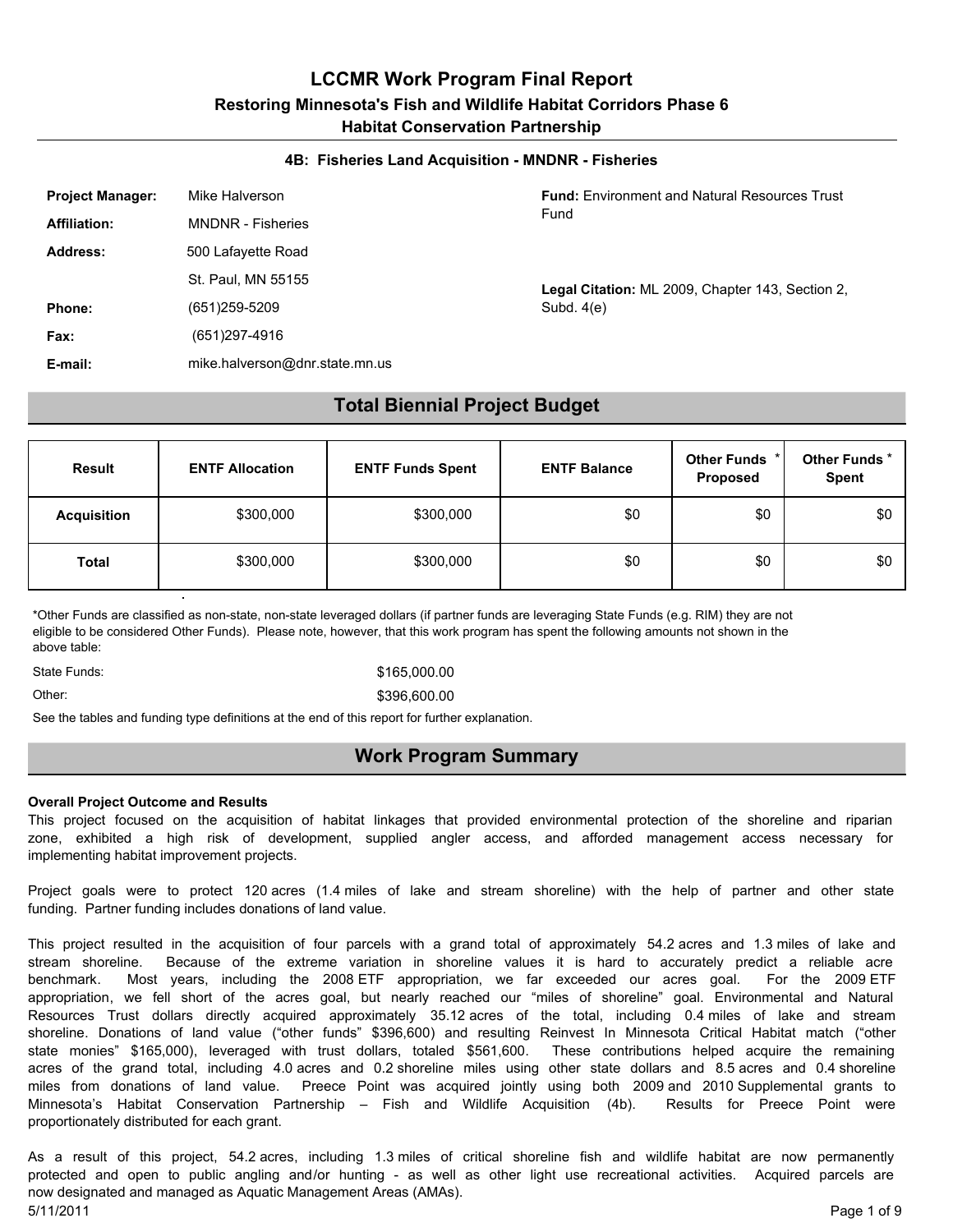#### **4B: Fisheries Land Acquisition - MNDNR - Fisheries**

#### **Project Results Use and Dissemination**

Accomplishment Reports and press releases will be made available at http://www.mnhabitatcorridors.org, and all AMAs will be added to DNR's Public Recreational Information Maps (PRIM).

## **Acquisition Activities**

| <b>Project Name:</b><br>Tract:                    |                                                          | Preece Point |                                                                                                                                                                                                                                                                                                                                                                                                                                                                                                                                                                           |                   |                           |                   |                         |                          |                  |  |
|---------------------------------------------------|----------------------------------------------------------|--------------|---------------------------------------------------------------------------------------------------------------------------------------------------------------------------------------------------------------------------------------------------------------------------------------------------------------------------------------------------------------------------------------------------------------------------------------------------------------------------------------------------------------------------------------------------------------------------|-------------------|---------------------------|-------------------|-------------------------|--------------------------|------------------|--|
| <b>Project Area:</b>                              |                                                          |              | 2 - Mississippi Headwaters                                                                                                                                                                                                                                                                                                                                                                                                                                                                                                                                                |                   |                           |                   |                         |                          |                  |  |
|                                                   |                                                          |              | Township: 146, Range: 33, Section: 30                                                                                                                                                                                                                                                                                                                                                                                                                                                                                                                                     |                   |                           |                   |                         |                          |                  |  |
| <b>Acquisition Holder:</b><br><b>Description:</b> |                                                          | DNR-AMA      | Preece Point is one of the most prominent geographic features on Lake Marquette - a                                                                                                                                                                                                                                                                                                                                                                                                                                                                                       |                   |                           |                   |                         |                          |                  |  |
|                                                   |                                                          |              | Mississippi River headwaters lake. Here the lakeshore forms a long, narrow point, which is<br>visible from virtually everywhere around the lake. The entire property along with it's associated<br>aquatic habitat is unimpacted by human activities. This AMA will provide walk-in access to a<br>lake that has no developed public access. The property was sold to DNR as a bargain sale,<br>and the family is happy to know that it will be preserved forever in it's natural state. For these<br>reasons Preece Point AMA scores very high on the AMA criteria list. |                   |                           |                   |                         |                          |                  |  |
|                                                   | <b>Acquisition reported</b><br>Yes<br>via LCCMR website: |              |                                                                                                                                                                                                                                                                                                                                                                                                                                                                                                                                                                           |                   |                           | Woodland          |                         |                          |                  |  |
|                                                   |                                                          |              |                                                                                                                                                                                                                                                                                                                                                                                                                                                                                                                                                                           | <b>Acres</b>      | Grassland<br><b>Acres</b> | <b>Acres</b>      | Wetland<br><b>Acres</b> | <b>Shoreline</b><br>Feet | Riparian<br>Feet |  |
|                                                   |                                                          |              | Non Prorated Totals:                                                                                                                                                                                                                                                                                                                                                                                                                                                                                                                                                      | 15.00             | 0.00                      | 8.00              | 7.00                    | 0.00                     | 0.00             |  |
| <b>Funding Type</b>                               | <b>Funds Use</b>                                         |              | <b>Funding Amount</b>                                                                                                                                                                                                                                                                                                                                                                                                                                                                                                                                                     | Prorated<br>Acres | Grassland<br>Acres        | Woodland<br>Acres | Wetland<br>Acres        | Shoreline<br>Feet        | Riparian<br>Feet |  |
| <b>ENTF</b>                                       | Fee-Title<br><b>Acquisition Costs</b>                    | \$72,126.00  |                                                                                                                                                                                                                                                                                                                                                                                                                                                                                                                                                                           | 6.29              | 0.00                      | 3.35              | 2.94                    | 0.00                     | 0.00             |  |
| <b>ENTF</b>                                       | Professional<br><b>Services</b>                          |              | \$7.074.80                                                                                                                                                                                                                                                                                                                                                                                                                                                                                                                                                                | 0.00              | 0.00                      | 0.00              | 0.00                    | 0.00                     | 0.00             |  |
|                                                   | <b>Preece Point Total</b>                                |              | \$79,200.80                                                                                                                                                                                                                                                                                                                                                                                                                                                                                                                                                               | 6.29              | 0.00                      | 3.35              | 2.94                    | 0.00                     | 0.00             |  |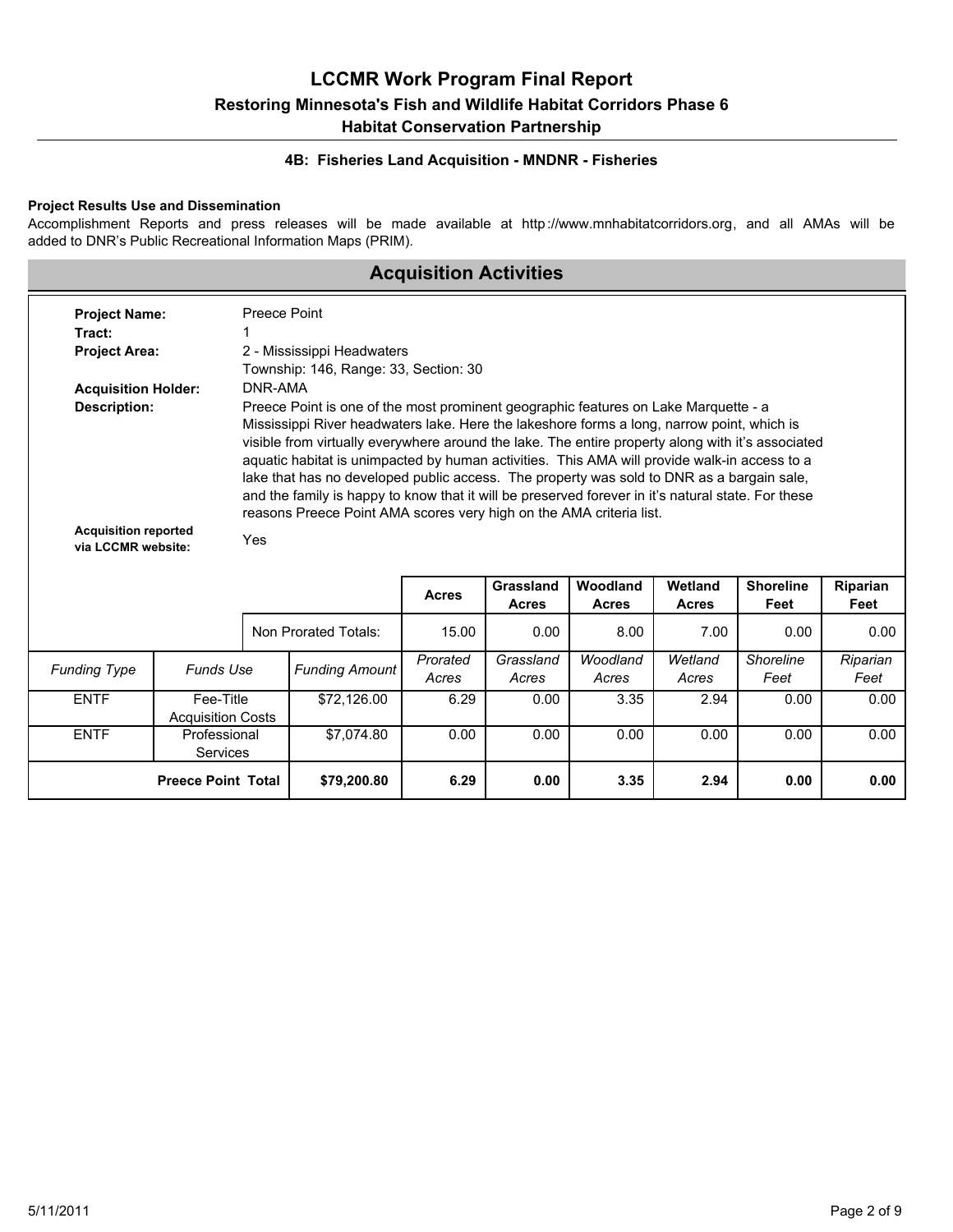| $\overline{2}$<br>Tract:<br>2 - Mississippi Headwaters<br><b>Project Area:</b><br>Township: 144, Range: 31, Section: 29<br>DNR-AMA<br><b>Acquisition Holder:</b><br>This property includes 36 acres of land, with 1,170 feet of shoreline on Steamboat Lake in<br><b>Description:</b><br>Cass County. This parcel doubles the shoreline protected as AMA on Steamboat Lake.<br>Acquisition of this site permanently protects habitat important to a variety of fish and wildlife<br>species, as well as protecting vital surface and groundwater resources. For these reasons this<br>acquisition ranked high on the AMA criteria list. This project was finalized with 2007 HCP<br>funding, but professional services have carried over into 2008 and 2009.<br><b>Acquisition reported</b><br>Yes<br>via LCCMR website:<br>Grassland<br>Woodland<br>Wetland<br><b>Shoreline</b><br>Acres<br>Feet<br><b>Acres</b><br><b>Acres</b><br><b>Acres</b><br>Feet<br>Non Prorated Totals:<br>38.70<br>0.00<br>6.00<br>32.70<br>1.100.00<br>Grassland<br>Woodland<br>Wetland<br>Prorated<br>Shoreline<br>Funds Use<br><b>Funding Type</b><br><b>Funding Amount</b><br>Acres<br>Acres<br>Acres<br>Acres<br>Feet<br><b>ENTF</b><br>\$2,015.00<br>0.00<br>Professional<br>0.00<br>0.00<br>0.00<br>0.00<br>Services<br>0.00<br>0.00<br>0.00<br><b>Steamboat Lake AMA Total</b><br>\$2,015.00<br>0.00<br>0.00<br><b>Bucks Mill AMA</b><br><b>Project Name:</b><br>$\overline{2}$<br>Tract:<br>3 - Border Prairie<br><b>Project Area:</b><br>Township: 138, Range: 41, Section: 31<br>DNR-AMA<br><b>Acquisition Holder:</b><br>Buck Lake is one of two small lakes located on the Pelican River between Melissa and Little<br><b>Description:</b><br>Pelican Lakes in Becker County. This property includes 29.6 acres of land, with 1,100 feet of<br>shoreline. This parcel along with the existing AMA, protects 1/2 of the shoreline on Buck Lake<br>which is rest and feeding link on this important sturgeon, walleye, northern pike, and white<br>sucker migration route. This will also provide a much needed walk-in public access to this<br>exellent fishing lake. For these reasons this parcel ranked high on the AMA criteria list.<br><b>Acquisition reported</b><br>Yes<br>via LCCMR website:<br>Woodland<br>Grassland<br>Wetland<br><b>Shoreline</b><br><b>Acres</b><br>Feet<br>Feet<br><b>Acres</b><br><b>Acres</b><br><b>Acres</b><br>Non Prorated Totals:<br>29.60<br>20.00<br>5.00<br>4.60<br>1,100.00<br>Wetland<br>Prorated<br>Grassland<br>Woodland<br>Shoreline<br><b>Funding Type</b><br><b>Funds Use</b><br><b>Funding Amount</b><br>Feet<br>Acres<br>Acres<br>Acres<br>Acres<br><b>ENTF</b><br>Fee-Title<br>5.00<br>\$142,000.00<br>29.60<br>20.00<br>4.60<br>1,100.00<br><b>Acquisition Costs</b><br><b>ENTF</b><br>0.00<br>0.00<br>0.00<br>0.00<br>Professional<br>\$17,558.30<br>0.00<br><b>Services</b><br>29.60<br>20.00<br>5.00<br>1,100.00<br><b>Bucks Mill AMA Total</b><br>\$159,558.30<br>4.60 | <b>Project Name:</b> |  | Steamboat Lake AMA |  |  |                  |
|----------------------------------------------------------------------------------------------------------------------------------------------------------------------------------------------------------------------------------------------------------------------------------------------------------------------------------------------------------------------------------------------------------------------------------------------------------------------------------------------------------------------------------------------------------------------------------------------------------------------------------------------------------------------------------------------------------------------------------------------------------------------------------------------------------------------------------------------------------------------------------------------------------------------------------------------------------------------------------------------------------------------------------------------------------------------------------------------------------------------------------------------------------------------------------------------------------------------------------------------------------------------------------------------------------------------------------------------------------------------------------------------------------------------------------------------------------------------------------------------------------------------------------------------------------------------------------------------------------------------------------------------------------------------------------------------------------------------------------------------------------------------------------------------------------------------------------------------------------------------------------------------------------------------------------------------------------------------------------------------------------------------------------------------------------------------------------------------------------------------------------------------------------------------------------------------------------------------------------------------------------------------------------------------------------------------------------------------------------------------------------------------------------------------------------------------------------------------------------------------------------------------------------------------------------------------------------------------------------------------------------------------------------------------------------------------------------------------------------------------------------------------------------------------------------------------------------------------------------------------------------------------------------------------------------------------------------------------------------------------------------------------|----------------------|--|--------------------|--|--|------------------|
|                                                                                                                                                                                                                                                                                                                                                                                                                                                                                                                                                                                                                                                                                                                                                                                                                                                                                                                                                                                                                                                                                                                                                                                                                                                                                                                                                                                                                                                                                                                                                                                                                                                                                                                                                                                                                                                                                                                                                                                                                                                                                                                                                                                                                                                                                                                                                                                                                                                                                                                                                                                                                                                                                                                                                                                                                                                                                                                                                                                                                      |                      |  |                    |  |  |                  |
|                                                                                                                                                                                                                                                                                                                                                                                                                                                                                                                                                                                                                                                                                                                                                                                                                                                                                                                                                                                                                                                                                                                                                                                                                                                                                                                                                                                                                                                                                                                                                                                                                                                                                                                                                                                                                                                                                                                                                                                                                                                                                                                                                                                                                                                                                                                                                                                                                                                                                                                                                                                                                                                                                                                                                                                                                                                                                                                                                                                                                      |                      |  |                    |  |  |                  |
|                                                                                                                                                                                                                                                                                                                                                                                                                                                                                                                                                                                                                                                                                                                                                                                                                                                                                                                                                                                                                                                                                                                                                                                                                                                                                                                                                                                                                                                                                                                                                                                                                                                                                                                                                                                                                                                                                                                                                                                                                                                                                                                                                                                                                                                                                                                                                                                                                                                                                                                                                                                                                                                                                                                                                                                                                                                                                                                                                                                                                      |                      |  |                    |  |  |                  |
|                                                                                                                                                                                                                                                                                                                                                                                                                                                                                                                                                                                                                                                                                                                                                                                                                                                                                                                                                                                                                                                                                                                                                                                                                                                                                                                                                                                                                                                                                                                                                                                                                                                                                                                                                                                                                                                                                                                                                                                                                                                                                                                                                                                                                                                                                                                                                                                                                                                                                                                                                                                                                                                                                                                                                                                                                                                                                                                                                                                                                      |                      |  |                    |  |  |                  |
|                                                                                                                                                                                                                                                                                                                                                                                                                                                                                                                                                                                                                                                                                                                                                                                                                                                                                                                                                                                                                                                                                                                                                                                                                                                                                                                                                                                                                                                                                                                                                                                                                                                                                                                                                                                                                                                                                                                                                                                                                                                                                                                                                                                                                                                                                                                                                                                                                                                                                                                                                                                                                                                                                                                                                                                                                                                                                                                                                                                                                      |                      |  |                    |  |  |                  |
|                                                                                                                                                                                                                                                                                                                                                                                                                                                                                                                                                                                                                                                                                                                                                                                                                                                                                                                                                                                                                                                                                                                                                                                                                                                                                                                                                                                                                                                                                                                                                                                                                                                                                                                                                                                                                                                                                                                                                                                                                                                                                                                                                                                                                                                                                                                                                                                                                                                                                                                                                                                                                                                                                                                                                                                                                                                                                                                                                                                                                      |                      |  |                    |  |  | Riparian         |
|                                                                                                                                                                                                                                                                                                                                                                                                                                                                                                                                                                                                                                                                                                                                                                                                                                                                                                                                                                                                                                                                                                                                                                                                                                                                                                                                                                                                                                                                                                                                                                                                                                                                                                                                                                                                                                                                                                                                                                                                                                                                                                                                                                                                                                                                                                                                                                                                                                                                                                                                                                                                                                                                                                                                                                                                                                                                                                                                                                                                                      |                      |  |                    |  |  | 0.00             |
|                                                                                                                                                                                                                                                                                                                                                                                                                                                                                                                                                                                                                                                                                                                                                                                                                                                                                                                                                                                                                                                                                                                                                                                                                                                                                                                                                                                                                                                                                                                                                                                                                                                                                                                                                                                                                                                                                                                                                                                                                                                                                                                                                                                                                                                                                                                                                                                                                                                                                                                                                                                                                                                                                                                                                                                                                                                                                                                                                                                                                      |                      |  |                    |  |  | Riparian<br>Feet |
|                                                                                                                                                                                                                                                                                                                                                                                                                                                                                                                                                                                                                                                                                                                                                                                                                                                                                                                                                                                                                                                                                                                                                                                                                                                                                                                                                                                                                                                                                                                                                                                                                                                                                                                                                                                                                                                                                                                                                                                                                                                                                                                                                                                                                                                                                                                                                                                                                                                                                                                                                                                                                                                                                                                                                                                                                                                                                                                                                                                                                      |                      |  |                    |  |  | 0.00             |
|                                                                                                                                                                                                                                                                                                                                                                                                                                                                                                                                                                                                                                                                                                                                                                                                                                                                                                                                                                                                                                                                                                                                                                                                                                                                                                                                                                                                                                                                                                                                                                                                                                                                                                                                                                                                                                                                                                                                                                                                                                                                                                                                                                                                                                                                                                                                                                                                                                                                                                                                                                                                                                                                                                                                                                                                                                                                                                                                                                                                                      |                      |  |                    |  |  | 0.00             |
|                                                                                                                                                                                                                                                                                                                                                                                                                                                                                                                                                                                                                                                                                                                                                                                                                                                                                                                                                                                                                                                                                                                                                                                                                                                                                                                                                                                                                                                                                                                                                                                                                                                                                                                                                                                                                                                                                                                                                                                                                                                                                                                                                                                                                                                                                                                                                                                                                                                                                                                                                                                                                                                                                                                                                                                                                                                                                                                                                                                                                      |                      |  |                    |  |  |                  |
|                                                                                                                                                                                                                                                                                                                                                                                                                                                                                                                                                                                                                                                                                                                                                                                                                                                                                                                                                                                                                                                                                                                                                                                                                                                                                                                                                                                                                                                                                                                                                                                                                                                                                                                                                                                                                                                                                                                                                                                                                                                                                                                                                                                                                                                                                                                                                                                                                                                                                                                                                                                                                                                                                                                                                                                                                                                                                                                                                                                                                      |                      |  |                    |  |  | Riparian         |
|                                                                                                                                                                                                                                                                                                                                                                                                                                                                                                                                                                                                                                                                                                                                                                                                                                                                                                                                                                                                                                                                                                                                                                                                                                                                                                                                                                                                                                                                                                                                                                                                                                                                                                                                                                                                                                                                                                                                                                                                                                                                                                                                                                                                                                                                                                                                                                                                                                                                                                                                                                                                                                                                                                                                                                                                                                                                                                                                                                                                                      |                      |  |                    |  |  | 0.00             |
|                                                                                                                                                                                                                                                                                                                                                                                                                                                                                                                                                                                                                                                                                                                                                                                                                                                                                                                                                                                                                                                                                                                                                                                                                                                                                                                                                                                                                                                                                                                                                                                                                                                                                                                                                                                                                                                                                                                                                                                                                                                                                                                                                                                                                                                                                                                                                                                                                                                                                                                                                                                                                                                                                                                                                                                                                                                                                                                                                                                                                      |                      |  |                    |  |  | Riparian<br>Feet |
|                                                                                                                                                                                                                                                                                                                                                                                                                                                                                                                                                                                                                                                                                                                                                                                                                                                                                                                                                                                                                                                                                                                                                                                                                                                                                                                                                                                                                                                                                                                                                                                                                                                                                                                                                                                                                                                                                                                                                                                                                                                                                                                                                                                                                                                                                                                                                                                                                                                                                                                                                                                                                                                                                                                                                                                                                                                                                                                                                                                                                      |                      |  |                    |  |  | 0.00             |
|                                                                                                                                                                                                                                                                                                                                                                                                                                                                                                                                                                                                                                                                                                                                                                                                                                                                                                                                                                                                                                                                                                                                                                                                                                                                                                                                                                                                                                                                                                                                                                                                                                                                                                                                                                                                                                                                                                                                                                                                                                                                                                                                                                                                                                                                                                                                                                                                                                                                                                                                                                                                                                                                                                                                                                                                                                                                                                                                                                                                                      |                      |  |                    |  |  | 0.00             |
|                                                                                                                                                                                                                                                                                                                                                                                                                                                                                                                                                                                                                                                                                                                                                                                                                                                                                                                                                                                                                                                                                                                                                                                                                                                                                                                                                                                                                                                                                                                                                                                                                                                                                                                                                                                                                                                                                                                                                                                                                                                                                                                                                                                                                                                                                                                                                                                                                                                                                                                                                                                                                                                                                                                                                                                                                                                                                                                                                                                                                      |                      |  |                    |  |  | 0.00             |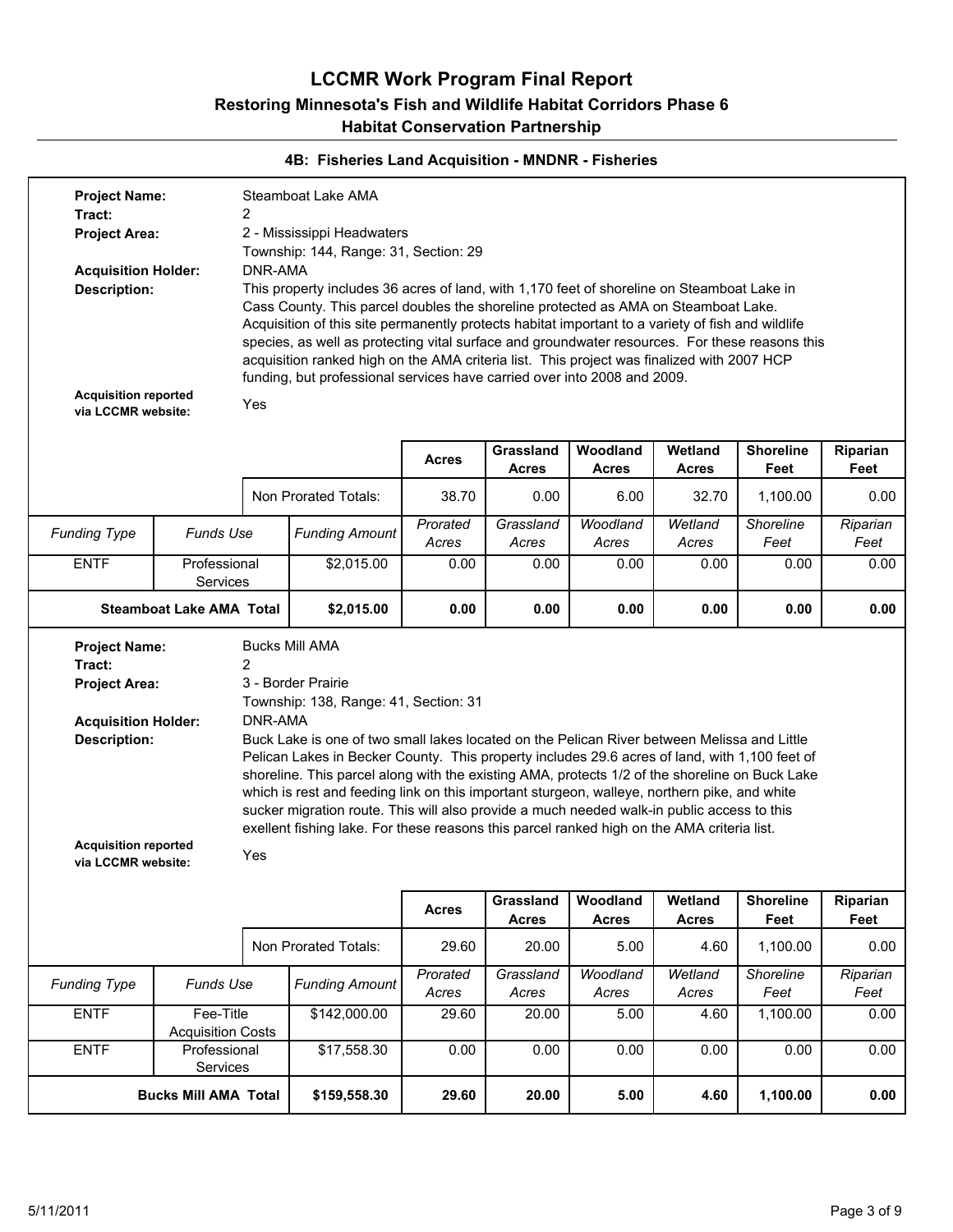| <b>Project Name:</b><br>Tract:<br><b>Project Area:</b>                                                                                                           |                            |                                                  | Greenleaf AMA<br>3 - Border Prairie<br>Township: 118, Range: 30, Section: 21                                                                                                                                                                                                                                                                                                                                                                                                                                                                                                                                                                                                                                                           |                   |                           |                          |                         |                          |                  |
|------------------------------------------------------------------------------------------------------------------------------------------------------------------|----------------------------|--------------------------------------------------|----------------------------------------------------------------------------------------------------------------------------------------------------------------------------------------------------------------------------------------------------------------------------------------------------------------------------------------------------------------------------------------------------------------------------------------------------------------------------------------------------------------------------------------------------------------------------------------------------------------------------------------------------------------------------------------------------------------------------------------|-------------------|---------------------------|--------------------------|-------------------------|--------------------------|------------------|
| <b>Acquisition Holder:</b><br><b>Description:</b><br><b>Acquisition reported</b><br>via LCCMR website:                                                           |                            | DNR-AMA<br>2009.<br>No                           | Property includes 28 acres of land, with 0.5 miles of shoreline on Souix Lake in Meeker County.<br>This is part of a larger project called the Greenleaf Recreation Area. This AMA parcel will both<br>protect the natural integrity of the shoreline habitat, and provide light use public access,<br>including shorefishing. For these reasons this parcel ranked high on our AMA criteria list. This<br>project ended up going into abeyance because the owners wanted more than the appraised<br>value. Professional Services related to the attempted acquisition occured in both 2008 and                                                                                                                                        |                   |                           |                          |                         |                          |                  |
|                                                                                                                                                                  |                            |                                                  |                                                                                                                                                                                                                                                                                                                                                                                                                                                                                                                                                                                                                                                                                                                                        | <b>Acres</b>      | Grassland<br><b>Acres</b> | Woodland<br><b>Acres</b> | Wetland<br><b>Acres</b> | <b>Shoreline</b><br>Feet | Riparian<br>Feet |
|                                                                                                                                                                  |                            |                                                  | Non Prorated Totals:                                                                                                                                                                                                                                                                                                                                                                                                                                                                                                                                                                                                                                                                                                                   | 28.00             | 8.00                      | 10.00                    | 10.00                   | 1,700.00                 | 0.00             |
| <b>Funding Type</b>                                                                                                                                              | <b>Funds Use</b>           |                                                  | <b>Funding Amount</b>                                                                                                                                                                                                                                                                                                                                                                                                                                                                                                                                                                                                                                                                                                                  | Prorated<br>Acres | Grassland<br>Acres        | Woodland<br>Acres        | Wetland<br>Acres        | Shoreline<br>Feet        | Riparian<br>Feet |
| <b>ENTF</b>                                                                                                                                                      | Professional<br>Services   |                                                  | \$3,720.00                                                                                                                                                                                                                                                                                                                                                                                                                                                                                                                                                                                                                                                                                                                             | 0.00              | 0.00                      | 0.00                     | 0.00                    | 0.00                     | 0.00             |
|                                                                                                                                                                  | <b>Greenleaf AMA Total</b> |                                                  | \$3,720.00                                                                                                                                                                                                                                                                                                                                                                                                                                                                                                                                                                                                                                                                                                                             | 0.00              | 0.00                      | 0.00                     | 0.00                    | 0.00                     | 0.00             |
| <b>Project Name:</b><br>Tract:<br><b>Project Area:</b><br><b>Acquisition Holder:</b><br><b>Description:</b><br><b>Acquisition reported</b><br>via LCCMR website: |                            | Ida Lake AMA<br>$\overline{7}$<br>DNR-AMA<br>Yes | 3 - Border Prairie<br>Township: 129, Range: 38, Section: 2<br>This parcel is a donation from the Vikings Sportsmens Club in Douglas County. They acquired<br>this property in order to permanently protect important spawning habitat. The property includes<br>21.8 acres with 0.66 miles of shoreline on Ida Lake in Douglas County. The project provides<br>permanent protection to an important gamefish spawning area, protects the natural integrity of<br>the shoreline habitat and provides walk-in public access. For these reaons this parcel ranked<br>high on the AMA criteria Isit. Acquisition of this parcel was finalized with the 2008 HCP<br>appropriation. Professional services costs have continued on into 2009. |                   |                           |                          |                         |                          |                  |
|                                                                                                                                                                  |                            |                                                  |                                                                                                                                                                                                                                                                                                                                                                                                                                                                                                                                                                                                                                                                                                                                        | <b>Acres</b>      | Grassland<br><b>Acres</b> | Woodland<br><b>Acres</b> | Wetland<br><b>Acres</b> | <b>Shoreline</b><br>Feet | Riparian<br>Feet |
|                                                                                                                                                                  |                            |                                                  | Non Prorated Totals:                                                                                                                                                                                                                                                                                                                                                                                                                                                                                                                                                                                                                                                                                                                   | 21.80             | 0.00                      | 5.00                     | 16.80                   | 1,350.00                 | 0.00             |
| <b>Funding Type</b>                                                                                                                                              | Funds Use                  |                                                  | <b>Funding Amount</b>                                                                                                                                                                                                                                                                                                                                                                                                                                                                                                                                                                                                                                                                                                                  | Prorated<br>Acres | Grassland<br>Acres        | Woodland<br>Acres        | Wetland<br>Acres        | Shoreline<br>Feet        | Riparian<br>Feet |
| <b>ENTF</b>                                                                                                                                                      | Professional<br>Services   |                                                  | \$695.60                                                                                                                                                                                                                                                                                                                                                                                                                                                                                                                                                                                                                                                                                                                               | 0.00              | 0.00                      | 0.00                     | 0.00                    | 0.00                     | 0.00             |
|                                                                                                                                                                  | Ida Lake AMA Total         |                                                  | \$695.60                                                                                                                                                                                                                                                                                                                                                                                                                                                                                                                                                                                                                                                                                                                               | 0.00              | 0.00                      | 0.00                     | 0.00                    | 0.00                     | 0.00             |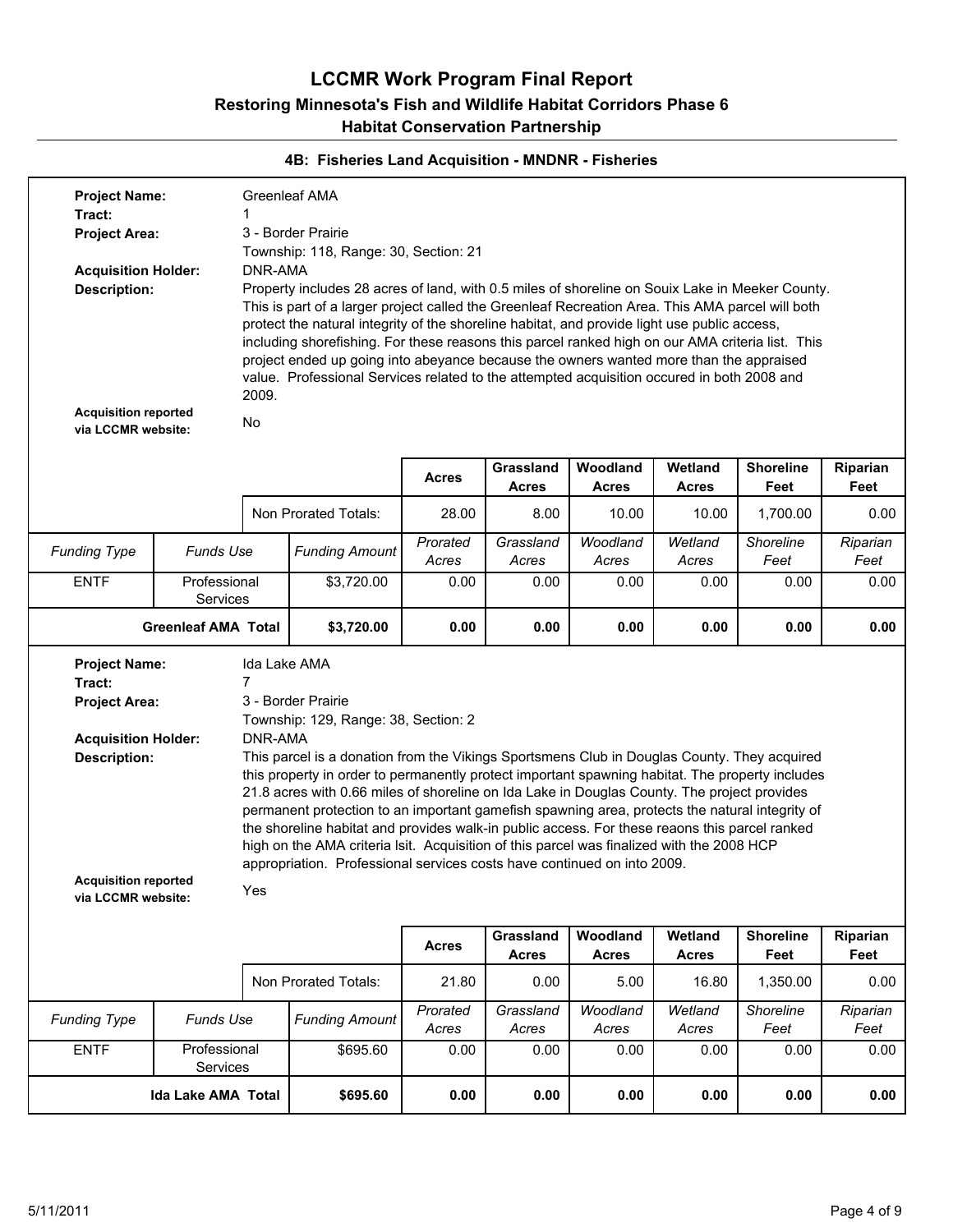| <b>Project Name:</b>                              |                          |         | Lizzie Lake AMA                                                                                                                                                                                          |                   |                           |                          |                         |                          |                  |
|---------------------------------------------------|--------------------------|---------|----------------------------------------------------------------------------------------------------------------------------------------------------------------------------------------------------------|-------------------|---------------------------|--------------------------|-------------------------|--------------------------|------------------|
| Tract:                                            |                          | 1       |                                                                                                                                                                                                          |                   |                           |                          |                         |                          |                  |
| <b>Project Area:</b>                              |                          |         | 3 - Border Prairie                                                                                                                                                                                       |                   |                           |                          |                         |                          |                  |
|                                                   |                          |         | Township: 136, Range: 42, Section: 7                                                                                                                                                                     |                   |                           |                          |                         |                          |                  |
| <b>Acquisition Holder:</b>                        |                          |         | DNR-AMA<br>This is a joint project with the Division of Parks and Trails. The parcel includes 3-acres of land,                                                                                           |                   |                           |                          |                         |                          |                  |
| <b>Description:</b>                               |                          |         |                                                                                                                                                                                                          |                   |                           |                          |                         |                          |                  |
|                                                   |                          |         | with 900 feet of shoreline where the Pelican River enters Lizzie Lake in Becker County. The                                                                                                              |                   |                           |                          |                         |                          |                  |
|                                                   |                          |         | project will both protect the natural integrity of the shoreline habitat, and provide public access.<br>For these reaons this parcel ranked high on the AMA criteria list. The acquisition was finalized |                   |                           |                          |                         |                          |                  |
|                                                   |                          |         | with 2008 HCP funds. Current charges(2009) are mostly associated with a required survey.                                                                                                                 |                   |                           |                          |                         |                          |                  |
|                                                   |                          |         | Parks and Trails will develop a walk-in access at this site.                                                                                                                                             |                   |                           |                          |                         |                          |                  |
| <b>Acquisition reported</b><br>via LCCMR website: |                          | Yes     |                                                                                                                                                                                                          |                   |                           |                          |                         |                          |                  |
|                                                   |                          |         |                                                                                                                                                                                                          |                   |                           |                          |                         |                          |                  |
|                                                   |                          |         |                                                                                                                                                                                                          | <b>Acres</b>      | Grassland                 | Woodland                 | Wetland                 | <b>Shoreline</b>         | Riparian         |
|                                                   |                          |         |                                                                                                                                                                                                          |                   | <b>Acres</b>              | <b>Acres</b>             | <b>Acres</b>            | Feet                     | Feet             |
|                                                   |                          |         | Non Prorated Totals:                                                                                                                                                                                     | 3.00              | 2.00                      | 0.00                     | 1.00                    | 900.00                   | 0.00             |
| <b>Funding Type</b>                               | <b>Funds Use</b>         |         | <b>Funding Amount</b>                                                                                                                                                                                    | Prorated<br>Acres | Grassland<br>Acres        | Woodland<br>Acres        | Wetland<br>Acres        | Shoreline<br>Feet        | Riparian<br>Feet |
| <b>ENTF</b>                                       | Professional<br>Services |         | \$7,195.00                                                                                                                                                                                               | 0.00              | 0.00                      | 0.00                     | 0.00                    | 0.00                     | 0.00             |
| <b>Lizzie Lake AMA Total</b>                      |                          |         | \$7,195.00                                                                                                                                                                                               | 0.00              | 0.00                      | 0.00                     | 0.00                    | 0.00                     | 0.00             |
|                                                   |                          |         |                                                                                                                                                                                                          |                   |                           |                          |                         |                          |                  |
| <b>Project Name:</b>                              |                          |         | Mary Lake AMA                                                                                                                                                                                            |                   |                           |                          |                         |                          |                  |
| Tract:                                            |                          |         |                                                                                                                                                                                                          |                   |                           |                          |                         |                          |                  |
| <b>Project Area:</b>                              |                          |         | 3 - Border Prairie                                                                                                                                                                                       |                   |                           |                          |                         |                          |                  |
|                                                   |                          |         | Township: 127, Range: 38, Section: 4                                                                                                                                                                     |                   |                           |                          |                         |                          |                  |
| <b>Acquisition Holder:</b>                        |                          | DNR-AMA |                                                                                                                                                                                                          |                   |                           |                          |                         |                          |                  |
| <b>Description:</b>                               |                          |         | This parcel is a donation from the Vikings Sportsmens Club in Douglas County. They acquired                                                                                                              |                   |                           |                          |                         |                          |                  |
|                                                   |                          |         | this property in 1964 to provide access to an inlet area that served as state carp trap. The                                                                                                             |                   |                           |                          |                         |                          |                  |
|                                                   |                          |         | property includes 1.4 acres with 715 feet of shoreline on Mary Lake in Douglas County. The<br>project provides permanent protection to an important wetland connection to Mary Lake,                     |                   |                           |                          |                         |                          |                  |
|                                                   |                          |         | protects the natural integrity of the shoreline habitat and provides walk-in public access. Fore                                                                                                         |                   |                           |                          |                         |                          |                  |
|                                                   |                          |         | these reasons this parcel ranked high on DNRs AMA criteria list. This project was finalized                                                                                                              |                   |                           |                          |                         |                          |                  |
|                                                   |                          |         | with 2008 HCP funding. Professional services have continued on into 2009.                                                                                                                                |                   |                           |                          |                         |                          |                  |
| <b>Acquisition reported</b><br>via LCCMR website: |                          | Yes     |                                                                                                                                                                                                          |                   |                           |                          |                         |                          |                  |
|                                                   |                          |         |                                                                                                                                                                                                          |                   |                           |                          |                         |                          |                  |
|                                                   |                          |         |                                                                                                                                                                                                          | <b>Acres</b>      | Grassland<br><b>Acres</b> | Woodland<br><b>Acres</b> | Wetland<br><b>Acres</b> | <b>Shoreline</b><br>Feet | Riparian<br>Feet |
|                                                   |                          |         | Non Prorated Totals:                                                                                                                                                                                     | 1.40              | 0.00                      | 1.00                     | 0.40                    | 715.00                   | 0.00             |
| <b>Funding Type</b>                               | <b>Funds Use</b>         |         | <b>Funding Amount</b>                                                                                                                                                                                    | Prorated<br>Acres | Grassland<br>Acres        | Woodland<br>Acres        | Wetland<br>Acres        | Shoreline<br>Feet        | Riparian<br>Feet |
| <b>ENTF</b>                                       | Professional<br>Services |         | \$391.40                                                                                                                                                                                                 | 0.00              | 0.00                      | 0.00                     | 0.00                    | 0.00                     | 0.00             |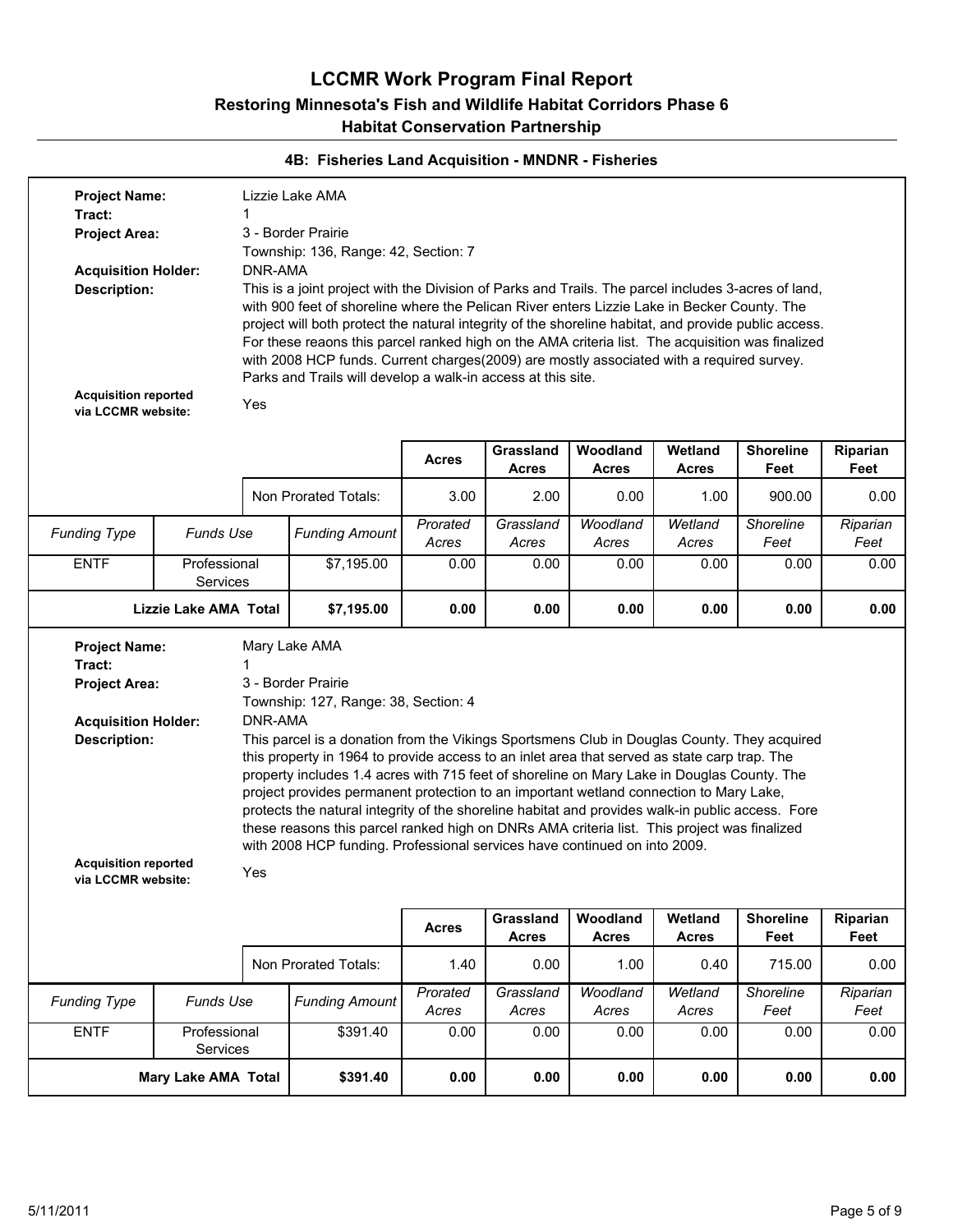| <b>Project Name:</b><br>Tract:<br><b>Project Area:</b><br><b>Acquisition Holder:</b>                                                                             |                              | DNR-AMA        | Mason Lake Pass<br>3 - Border Prairie<br>Township: 133, Range: 39, Section: 22                                                                                                                                                                                                                                                                                                                                                                                                                                                                                                                                                                                                                       |                   |                           |                          |                         |                          |                  |
|------------------------------------------------------------------------------------------------------------------------------------------------------------------|------------------------------|----------------|------------------------------------------------------------------------------------------------------------------------------------------------------------------------------------------------------------------------------------------------------------------------------------------------------------------------------------------------------------------------------------------------------------------------------------------------------------------------------------------------------------------------------------------------------------------------------------------------------------------------------------------------------------------------------------------------------|-------------------|---------------------------|--------------------------|-------------------------|--------------------------|------------------|
| <b>Description:</b><br><b>Acquisition reported</b><br>via LCCMR website:                                                                                         |                              | No             | This parcel is a donation by the last survivors of an old shooting club. They acquired this<br>property in 1965 to use as a duck hunting property for pass shooting ducks between East And<br>West Mason Lakes. The property includes 3.4 acres with 1,070 feet of shoreline. The project<br>provides permanent protection to an important wetland, and public access to both lakes. For<br>these reasons this parcel ranks high on DNRs AMA criteria list. Because all of the original<br>owners are deceased, unresolved title issues continue to be worked on by heirs trying to fulfill<br>their father's wishes.                                                                                |                   |                           |                          |                         |                          |                  |
|                                                                                                                                                                  |                              |                |                                                                                                                                                                                                                                                                                                                                                                                                                                                                                                                                                                                                                                                                                                      | <b>Acres</b>      | Grassland<br><b>Acres</b> | Woodland<br><b>Acres</b> | Wetland<br><b>Acres</b> | <b>Shoreline</b><br>Feet | Riparian<br>Feet |
|                                                                                                                                                                  |                              |                | Non Prorated Totals:                                                                                                                                                                                                                                                                                                                                                                                                                                                                                                                                                                                                                                                                                 | 3.40              | 0.00                      | 2.00                     | 3.40                    | 1,070.00                 | 0.00             |
| <b>Funding Type</b>                                                                                                                                              | <b>Funds Use</b>             |                | <b>Funding Amount</b>                                                                                                                                                                                                                                                                                                                                                                                                                                                                                                                                                                                                                                                                                | Prorated<br>Acres | Grassland<br>Acres        | Woodland<br>Acres        | Wetland<br>Acres        | Shoreline<br>Feet        | Riparian<br>Feet |
| <b>ENTF</b>                                                                                                                                                      | Professional<br>Services     |                | \$222.60                                                                                                                                                                                                                                                                                                                                                                                                                                                                                                                                                                                                                                                                                             | 0.00              | 0.00                      | 0.00                     | 0.00                    | 0.00                     | 0.00             |
|                                                                                                                                                                  | <b>Mason Lake Pass Total</b> |                | \$222.60                                                                                                                                                                                                                                                                                                                                                                                                                                                                                                                                                                                                                                                                                             | 0.00              | 0.00                      | 0.00                     | 0.00                    | 0.00                     | 0.00             |
| <b>Project Name:</b><br>Tract:<br><b>Project Area:</b><br><b>Acquisition Holder:</b><br><b>Description:</b><br><b>Acquisition reported</b><br>via LCCMR website: |                              | DNR-AMA<br>Yes | Middle Lake AMA<br>3 - Border Prairie<br>Township: 121, Range: 35, Section: 9<br>This property includes 14 acres of land, with 3,010 feet of shoreline on Middle Lake in<br>Kandiyohi County. This is a cooperative project with MN DNR Trails and Waterways, who will<br>develop a public boat access on their portion. The Fisheries administered portion will both<br>protect the natural integrity of the shoreline habitat, and provide light use public access,<br>including shorefishing. For these reasons this parcel ranked high on the AMA criteria list. This<br>was finalized with the 2007 HCP appropriation, but professional services costs have continued<br>on into 2008 and 2009. |                   |                           |                          |                         |                          |                  |
|                                                                                                                                                                  |                              |                |                                                                                                                                                                                                                                                                                                                                                                                                                                                                                                                                                                                                                                                                                                      | <b>Acres</b>      | Grassland<br><b>Acres</b> | Woodland<br><b>Acres</b> | Wetland<br><b>Acres</b> | <b>Shoreline</b><br>Feet | Riparian<br>Feet |
|                                                                                                                                                                  |                              |                | Non Prorated Totals:                                                                                                                                                                                                                                                                                                                                                                                                                                                                                                                                                                                                                                                                                 | 8.80              | 0.00                      | 8.00                     | 0.80                    | 1,715.00                 | 0.00             |
| <b>Funding Type</b>                                                                                                                                              | <b>Funds Use</b>             |                | <b>Funding Amount</b>                                                                                                                                                                                                                                                                                                                                                                                                                                                                                                                                                                                                                                                                                | Prorated<br>Acres | Grassland<br>Acres        | Woodland<br>Acres        | Wetland<br>Acres        | Shoreline<br>Feet        | Riparian<br>Feet |
| <b>ENTF</b>                                                                                                                                                      | Professional<br>Services     |                | \$251.60                                                                                                                                                                                                                                                                                                                                                                                                                                                                                                                                                                                                                                                                                             | 0.00              | 0.00                      | 0.00                     | 0.00                    | 0.00                     | 0.00             |
|                                                                                                                                                                  | Middle Lake AMA Total        |                | \$251.60                                                                                                                                                                                                                                                                                                                                                                                                                                                                                                                                                                                                                                                                                             | 0.00              | 0.00                      | 0.00                     | 0.00                    | 0.00                     | 0.00             |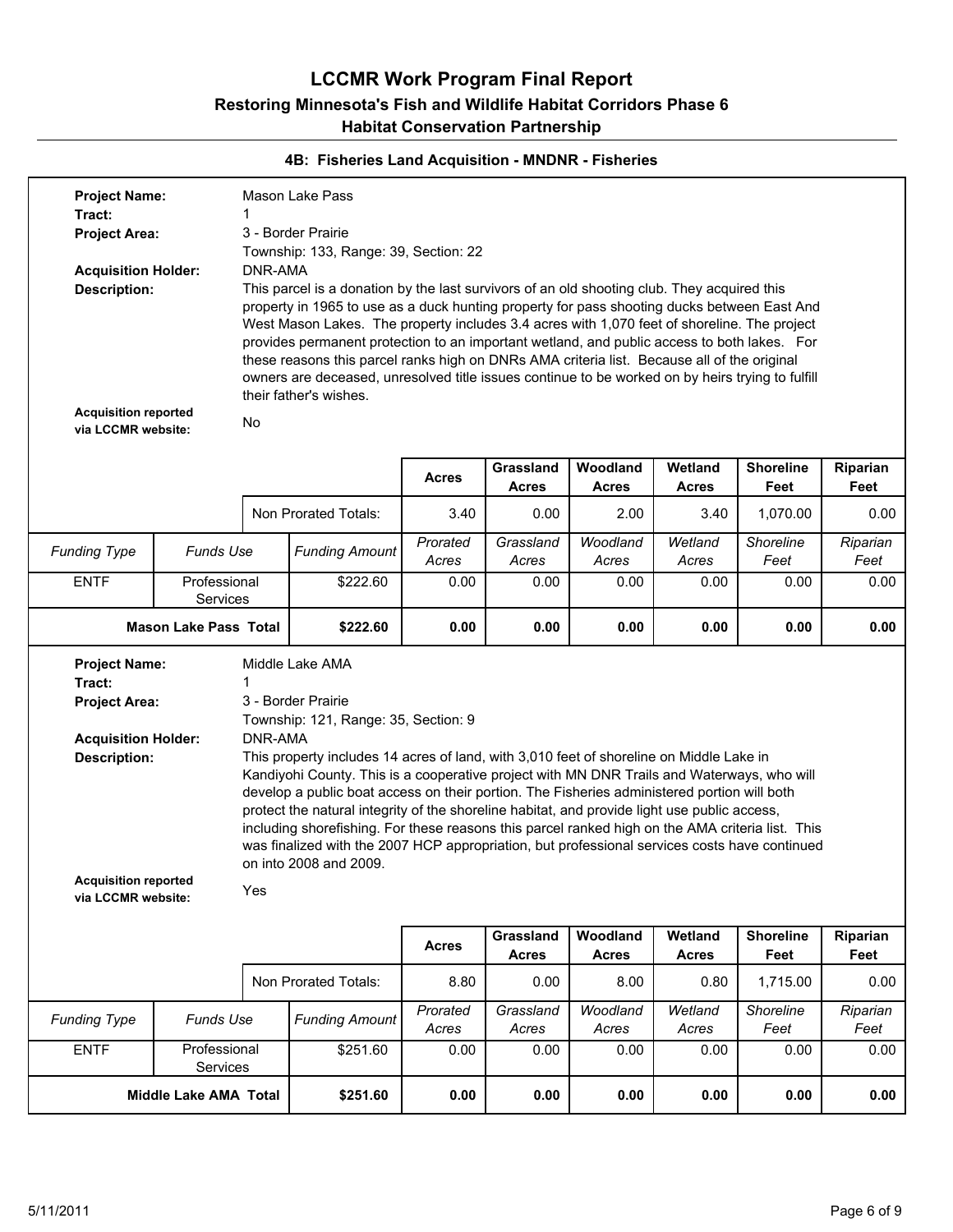| <b>Funding Type</b><br><b>ENTF</b>                | Funds Use<br>Professional<br>Services<br><b>Pelican Lake AMA Total</b> |                                                                                                        | \$45.60<br>\$45.60                                                                                                                                                                          | Acres<br>0.00<br>0.00 | 0.00<br>0.00              | 0.00<br>0.00             | 0.00<br>0.00            | 0.00<br>0.00             | 0.00<br>0.00     |  |
|---------------------------------------------------|------------------------------------------------------------------------|--------------------------------------------------------------------------------------------------------|---------------------------------------------------------------------------------------------------------------------------------------------------------------------------------------------|-----------------------|---------------------------|--------------------------|-------------------------|--------------------------|------------------|--|
|                                                   |                                                                        |                                                                                                        |                                                                                                                                                                                             |                       |                           |                          |                         |                          |                  |  |
|                                                   |                                                                        |                                                                                                        |                                                                                                                                                                                             |                       | Acres                     | Acres                    | Acres                   | Feet                     | Feet             |  |
|                                                   |                                                                        |                                                                                                        | <b>Funding Amount</b>                                                                                                                                                                       | Prorated              | Grassland                 | Woodland                 | Wetland                 | Shoreline                | Riparian         |  |
|                                                   |                                                                        |                                                                                                        | Non Prorated Totals:                                                                                                                                                                        | 78.30                 | 0.00                      | 38.30                    | 40.00                   | 2,815.00                 | 0.00             |  |
|                                                   |                                                                        |                                                                                                        |                                                                                                                                                                                             | <b>Acres</b>          | Grassland<br><b>Acres</b> | Woodland<br><b>Acres</b> | Wetland<br><b>Acres</b> | <b>Shoreline</b><br>Feet | Riparian<br>Feet |  |
|                                                   |                                                                        |                                                                                                        |                                                                                                                                                                                             |                       |                           |                          |                         |                          |                  |  |
| <b>Acquisition reported</b><br>via LCCMR website: |                                                                        | Yes                                                                                                    |                                                                                                                                                                                             |                       |                           |                          |                         |                          |                  |  |
|                                                   |                                                                        |                                                                                                        | shorefishing. For these reasons the parcel ranked high on the AMA criteria list. The project<br>was finalized with 2008 HCP funding, but professional services have continued on into 2009. |                       |                           |                          |                         |                          |                  |  |
|                                                   |                                                                        |                                                                                                        | fee title portion is being donated to the DNR and will provide light use public access, including                                                                                           |                       |                           |                          |                         |                          |                  |  |
|                                                   |                                                                        |                                                                                                        | Crow Wing County. The land is already encumbered with a Conservation Easement held by the<br>Minnesota Land Trust, but was acquired because of the significant public access values. The    |                       |                           |                          |                         |                          |                  |  |
| <b>Description:</b>                               |                                                                        |                                                                                                        | This donated property includes 54 acres of land, with 2,200 feet of shoreline on Pelican Lake in                                                                                            |                       |                           |                          |                         |                          |                  |  |
| <b>Acquisition Holder:</b>                        |                                                                        | Township: 136, Range: 28, Section: 25<br>DNR-AMA                                                       |                                                                                                                                                                                             |                       |                           |                          |                         |                          |                  |  |
| <b>Project Area:</b>                              |                                                                        |                                                                                                        | 4 - Central Lakes                                                                                                                                                                           |                       |                           |                          |                         |                          |                  |  |
| Tract:                                            |                                                                        |                                                                                                        |                                                                                                                                                                                             |                       |                           |                          |                         |                          |                  |  |
| <b>Project Name:</b>                              |                                                                        |                                                                                                        | Pelican Lake AMA                                                                                                                                                                            |                       |                           |                          |                         |                          |                  |  |
|                                                   | Norway Lake AMA Total                                                  |                                                                                                        | \$551,762.75                                                                                                                                                                                | 13.50                 | 0.00                      | 13.00                    | 0.50                    | 3,290.00                 | 0.00             |  |
| <b>State Funds</b>                                | Fee-Title<br><b>Acquisition Costs</b>                                  |                                                                                                        | \$165,000.00                                                                                                                                                                                | 4.06                  | 0.00                      | 3.91                     | 0.15                    | 988.80                   | 0.00             |  |
|                                                   | Value                                                                  |                                                                                                        |                                                                                                                                                                                             |                       |                           |                          |                         |                          |                  |  |
| Other                                             | <b>Services</b><br>Donated Fee                                         |                                                                                                        | \$349,000.00                                                                                                                                                                                | 8.58                  | 0.00                      | 8.26                     | 0.32                    | 2,091.46                 | 0.00             |  |
| <b>ENTF</b>                                       | Professional                                                           |                                                                                                        | \$2,762.75                                                                                                                                                                                  | 0.00                  | 0.00                      | 0.00                     | 0.00                    | 0.00                     | 0.00             |  |
| <b>ENTF</b>                                       | Fee-Title<br><b>Acquisition Costs</b>                                  |                                                                                                        | \$35,000.00                                                                                                                                                                                 | 0.86                  | 0.00                      | 0.83                     | 0.03                    | 209.74                   | 0.00             |  |
| <b>Funding Type</b>                               | Funds Use                                                              |                                                                                                        | <b>Funding Amount</b>                                                                                                                                                                       | Prorated<br>Acres     | Grassland<br>Acres        | Woodland<br>Acres        | Wetland<br>Acres        | Shoreline<br>Feet        | Riparian<br>Feet |  |
| Yes<br>via LCCMR website:                         |                                                                        |                                                                                                        |                                                                                                                                                                                             |                       |                           |                          |                         |                          |                  |  |
| <b>Acquisition reported</b>                       |                                                                        |                                                                                                        | dollars resulting from donated value are contributing to the \$200,000 purchase price.                                                                                                      |                       |                           |                          |                         |                          |                  |  |
|                                                   |                                                                        |                                                                                                        | Appraised value is \$549,000. The owner has donating all but \$200,000 of the value. RIM                                                                                                    |                       |                           |                          |                         |                          |                  |  |
|                                                   |                                                                        |                                                                                                        | owner is donating nearly 2/3 of the land value in order to see it remain protected from<br>development. For these reasons this acquisition ranked high on our AMA criteria list.            |                       |                           |                          |                         |                          |                  |  |
|                                                   |                                                                        |                                                                                                        | important nursery/spawning area for a varity of both gamefish and non-gamefish species. The                                                                                                 |                       |                           |                          |                         |                          |                  |  |
| <b>Acquisition Holder:</b><br><b>Description:</b> |                                                                        | DNR-AMA<br>This is a 13.5 acre parcel that contains 3,290 feet of natural shoreline which serves as an |                                                                                                                                                                                             |                       |                           |                          |                         |                          |                  |  |
|                                                   |                                                                        |                                                                                                        | Township: 121, Range: 35, Section: 6                                                                                                                                                        |                       |                           |                          |                         |                          |                  |  |
|                                                   |                                                                        | 2                                                                                                      | 3 - Border Prairie                                                                                                                                                                          |                       |                           |                          |                         |                          |                  |  |
| Tract:<br><b>Project Area:</b>                    |                                                                        |                                                                                                        |                                                                                                                                                                                             |                       |                           |                          |                         |                          |                  |  |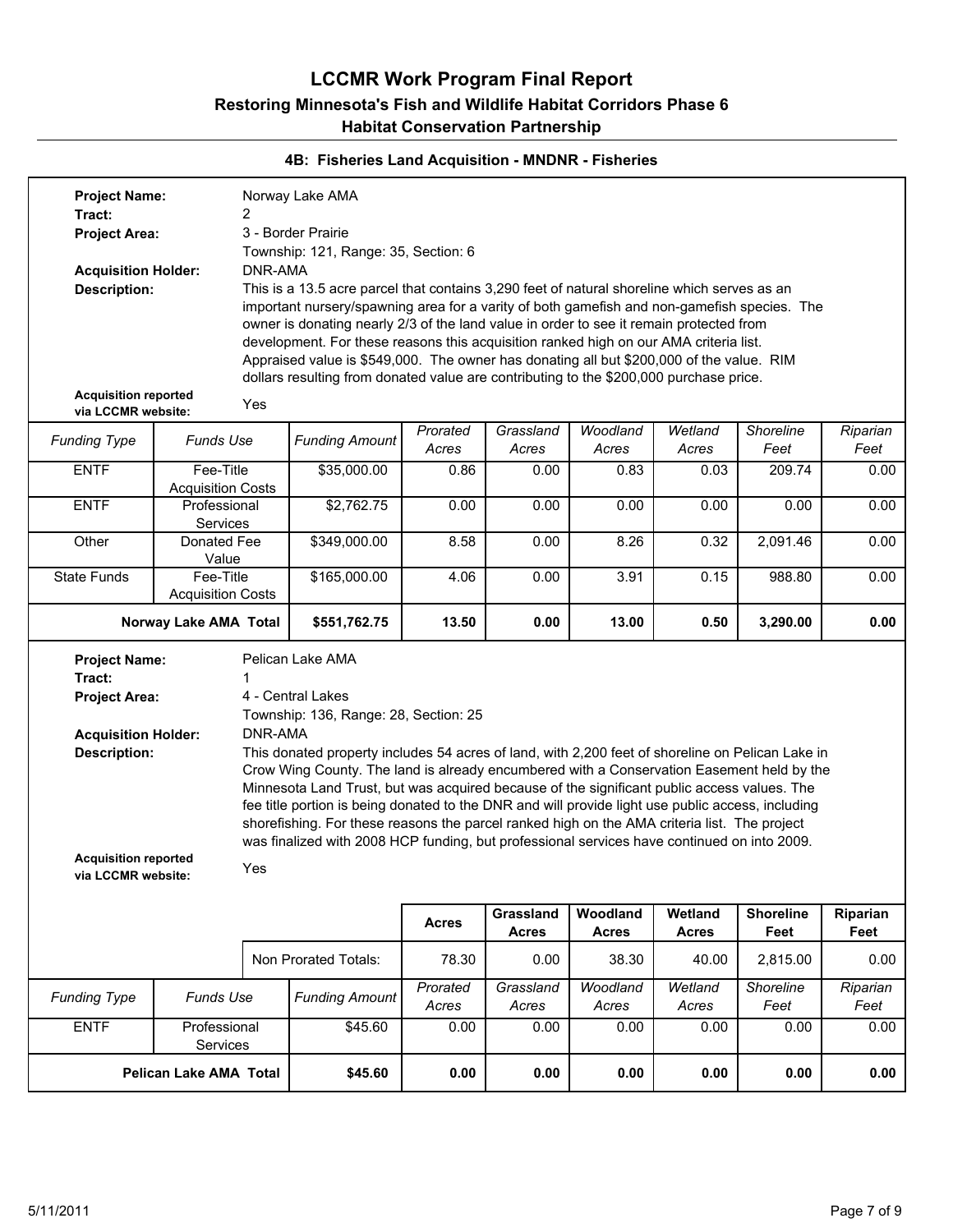| <b>Project Name:</b>                                                                                   |                                  | <b>Tallus Island</b> |                                                                                                                                                                                                                                                                                                                                                                                                                                                                                                                                                                                                                                                             |          |                           |                          |                         |                          |                  |
|--------------------------------------------------------------------------------------------------------|----------------------------------|----------------------|-------------------------------------------------------------------------------------------------------------------------------------------------------------------------------------------------------------------------------------------------------------------------------------------------------------------------------------------------------------------------------------------------------------------------------------------------------------------------------------------------------------------------------------------------------------------------------------------------------------------------------------------------------------|----------|---------------------------|--------------------------|-------------------------|--------------------------|------------------|
| Tract:                                                                                                 |                                  | 1                    |                                                                                                                                                                                                                                                                                                                                                                                                                                                                                                                                                                                                                                                             |          |                           |                          |                         |                          |                  |
| <b>Project Area:</b>                                                                                   |                                  |                      | 5 - Lower St. Louis River                                                                                                                                                                                                                                                                                                                                                                                                                                                                                                                                                                                                                                   |          |                           |                          |                         |                          |                  |
|                                                                                                        |                                  |                      | Township: 49, Range: 15, Section: 23                                                                                                                                                                                                                                                                                                                                                                                                                                                                                                                                                                                                                        |          |                           |                          |                         |                          |                  |
| <b>Acquisition Holder:</b>                                                                             |                                  | DNR-AMA              |                                                                                                                                                                                                                                                                                                                                                                                                                                                                                                                                                                                                                                                             |          |                           |                          |                         |                          |                  |
| <b>Description:</b>                                                                                    |                                  |                      | This property includes 51.3 acres of Shoreland, with over 1 mile of shoreline on the St. Louis                                                                                                                                                                                                                                                                                                                                                                                                                                                                                                                                                              |          |                           |                          |                         |                          |                  |
|                                                                                                        |                                  |                      | River near Duluth. This donated property will permanently protect an extreemly important                                                                                                                                                                                                                                                                                                                                                                                                                                                                                                                                                                    |          |                           |                          |                         |                          |                  |
|                                                                                                        |                                  |                      | estuary where Knowlton Creek enters the St. Louis River. For these reasons this parcel ranked                                                                                                                                                                                                                                                                                                                                                                                                                                                                                                                                                               |          |                           |                          |                         |                          |                  |
|                                                                                                        |                                  |                      | high on the AMA criteria list. This project is moving slowly and has not been finalized.                                                                                                                                                                                                                                                                                                                                                                                                                                                                                                                                                                    |          |                           |                          |                         |                          |                  |
| <b>Acquisition reported</b>                                                                            |                                  |                      |                                                                                                                                                                                                                                                                                                                                                                                                                                                                                                                                                                                                                                                             |          |                           |                          |                         |                          |                  |
| via LCCMR website:                                                                                     |                                  | No                   |                                                                                                                                                                                                                                                                                                                                                                                                                                                                                                                                                                                                                                                             |          |                           |                          |                         |                          |                  |
|                                                                                                        | <b>Funds Use</b>                 |                      | <b>Funding Amount</b>                                                                                                                                                                                                                                                                                                                                                                                                                                                                                                                                                                                                                                       | Prorated | Grassland                 | Woodland                 | Wetland                 | <b>Shoreline</b>         | Riparian         |
| <b>Funding Type</b>                                                                                    |                                  |                      |                                                                                                                                                                                                                                                                                                                                                                                                                                                                                                                                                                                                                                                             | Acres    | Acres                     | Acres                    | Acres                   | Feet                     | Feet             |
| <b>ENTF</b>                                                                                            | Professional                     |                      | \$1,627.00                                                                                                                                                                                                                                                                                                                                                                                                                                                                                                                                                                                                                                                  | 0.00     | 0.00                      | 0.00                     | 0.00                    | 0.00                     | 0.00             |
|                                                                                                        | Services                         |                      |                                                                                                                                                                                                                                                                                                                                                                                                                                                                                                                                                                                                                                                             |          |                           |                          |                         |                          |                  |
|                                                                                                        | <b>Tallus Island Total</b>       |                      | \$1,627.00                                                                                                                                                                                                                                                                                                                                                                                                                                                                                                                                                                                                                                                  | 0.00     | 0.00                      | 0.00                     | 0.00                    | 0.00                     | 0.00             |
|                                                                                                        |                                  |                      |                                                                                                                                                                                                                                                                                                                                                                                                                                                                                                                                                                                                                                                             |          |                           |                          |                         |                          |                  |
| <b>Acquisition Holder:</b><br><b>Description:</b><br><b>Acquisition reported</b><br>via LCCMR website: |                                  | DNR-AMA<br>Yes       | Township: 122, Range: 47, Section: 10<br>Big Stone AMA includes 2.5 acres of land, with 300 feet of shoreline on Big Stone Lake in Big<br>Stone County. This property is located on a prominant point, about 500 feet from Big Stone<br>State Park, and permanently protects habitat important to a variety of fish and wildlife species,<br>as well as providing light use public access. The owner has donating this parcel. For these<br>reasons Big Stone Lake AMA ranks high on the AMA priority list. The acquisition of this<br>donated parcel finalized with the 2008 HCP appropriation. Some professional services have<br>continued on into 2009. |          |                           |                          |                         |                          |                  |
|                                                                                                        |                                  |                      |                                                                                                                                                                                                                                                                                                                                                                                                                                                                                                                                                                                                                                                             | Acres    | Grassland<br><b>Acres</b> | Woodland<br><b>Acres</b> | Wetland<br><b>Acres</b> | <b>Shoreline</b><br>Feet | Riparian<br>Feet |
|                                                                                                        |                                  |                      | Non Prorated Totals:                                                                                                                                                                                                                                                                                                                                                                                                                                                                                                                                                                                                                                        | 2.50     | 0.00                      | 2.00                     | 0.50                    | 300.00                   | 0.00             |
|                                                                                                        |                                  |                      |                                                                                                                                                                                                                                                                                                                                                                                                                                                                                                                                                                                                                                                             | Prorated | Grassland                 | Woodland                 | Wetland                 | Shoreline                | Riparian         |
|                                                                                                        | Funds Use<br><b>Funding Type</b> |                      | <b>Funding Amount</b>                                                                                                                                                                                                                                                                                                                                                                                                                                                                                                                                                                                                                                       | Acres    | Acres                     | Acres                    | Acres                   | Feet                     | Feet             |
| <b>ENTF</b>                                                                                            | Professional                     |                      | \$3,915.00                                                                                                                                                                                                                                                                                                                                                                                                                                                                                                                                                                                                                                                  | 0.00     | 0.00                      | 0.00                     | 0.00                    | 0.00                     | 0.00             |
|                                                                                                        | Services                         |                      |                                                                                                                                                                                                                                                                                                                                                                                                                                                                                                                                                                                                                                                             |          |                           |                          |                         |                          |                  |
|                                                                                                        | <b>Big Stone Lake AMA Total</b>  |                      | \$3,915.00                                                                                                                                                                                                                                                                                                                                                                                                                                                                                                                                                                                                                                                  | 0.00     | 0.00                      | 0.00                     | 0.00                    | 0.00                     | 0.00             |
|                                                                                                        |                                  |                      |                                                                                                                                                                                                                                                                                                                                                                                                                                                                                                                                                                                                                                                             |          |                           |                          |                         |                          |                  |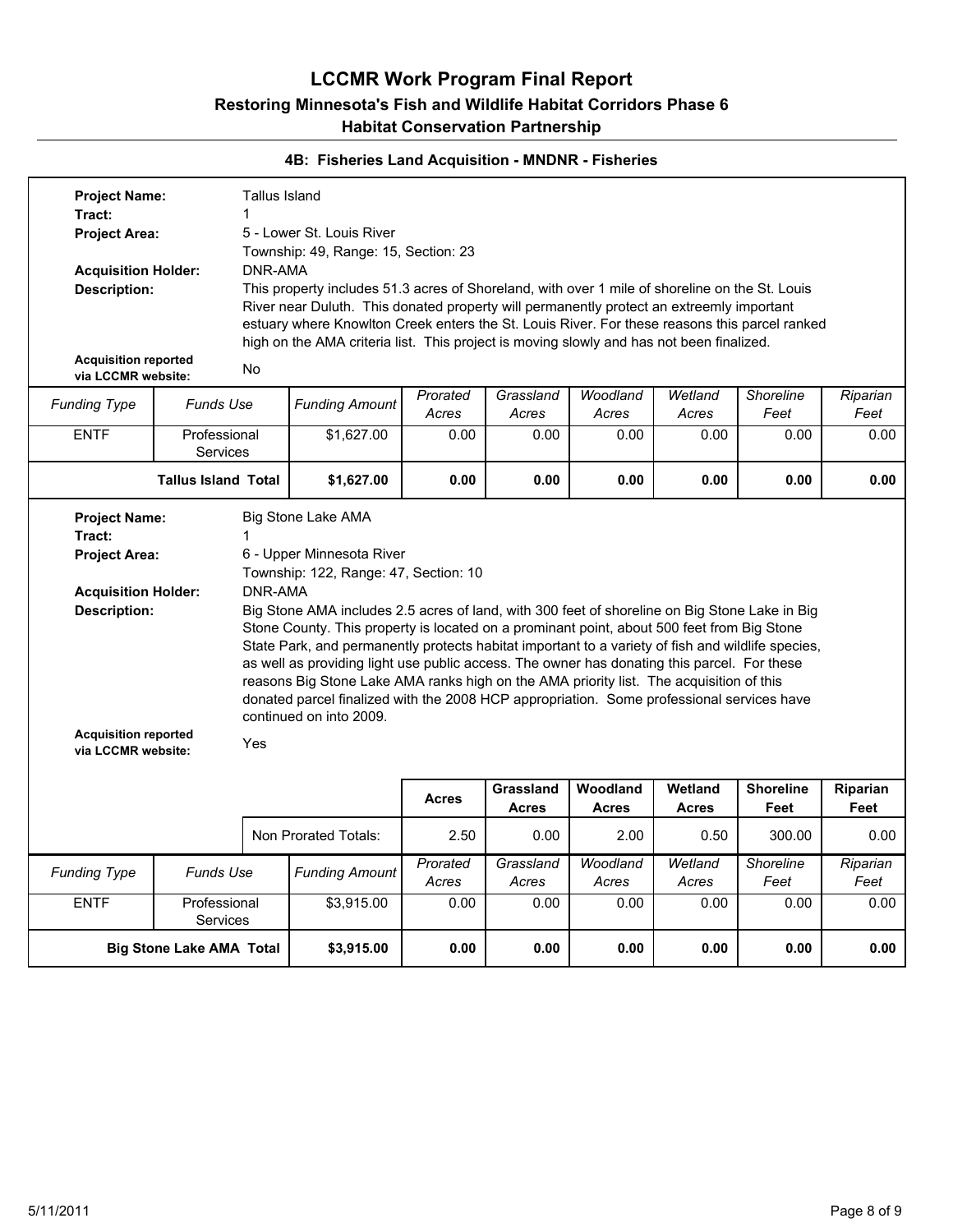#### **4B: Fisheries Land Acquisition - MNDNR - Fisheries**

| <b>Project Name:</b><br>Tract:                                                                         |                                 |     | Whitewater Way AMA                                                                                                                                                                                                                                                                                                                                                                                                                                                                                     |                   |                           |                          |                         |                          |                  |  |  |  |
|--------------------------------------------------------------------------------------------------------|---------------------------------|-----|--------------------------------------------------------------------------------------------------------------------------------------------------------------------------------------------------------------------------------------------------------------------------------------------------------------------------------------------------------------------------------------------------------------------------------------------------------------------------------------------------------|-------------------|---------------------------|--------------------------|-------------------------|--------------------------|------------------|--|--|--|
| <b>Project Area:</b>                                                                                   |                                 |     | 11 - Mississippi Bluff Lands<br>Township: 108, Range: 12, Section: 27                                                                                                                                                                                                                                                                                                                                                                                                                                  |                   |                           |                          |                         |                          |                  |  |  |  |
| <b>Acquisition Holder:</b><br><b>Description:</b><br><b>Acquisition reported</b><br>via LCCMR website: |                                 | Yes | DNR-AMA<br>This is a fee title donation from the Multi-County Hosing and Redevelopment Authority and is<br>located on the North Branch of the Whitewater River in Elgin. It will permanently protect 1,950<br>feet of natural shoreline and provide trout angling for the public, as well as management access<br>for the DNR. There are also plans for this site to become an environmental education site for<br>area schools. Fore these reasons this project ranked high on the AMA Criteria list. |                   |                           |                          |                         |                          |                  |  |  |  |
|                                                                                                        |                                 |     |                                                                                                                                                                                                                                                                                                                                                                                                                                                                                                        |                   |                           |                          |                         |                          |                  |  |  |  |
|                                                                                                        |                                 |     |                                                                                                                                                                                                                                                                                                                                                                                                                                                                                                        | <b>Acres</b>      | Grassland<br><b>Acres</b> | Woodland<br><b>Acres</b> | Wetland<br><b>Acres</b> | <b>Shoreline</b><br>Feet | Riparian<br>Feet |  |  |  |
|                                                                                                        |                                 |     | Non Prorated Totals:                                                                                                                                                                                                                                                                                                                                                                                                                                                                                   | 6.87              | 2.00                      | 5.00                     | 1.00                    | 0.00                     | 1,950.00         |  |  |  |
| <b>Funding Type</b>                                                                                    | <b>Funds Use</b>                |     | <b>Funding Amount</b>                                                                                                                                                                                                                                                                                                                                                                                                                                                                                  | Prorated<br>Acres | Grassland<br>Acres        | Woodland<br>Acres        | Wetland<br>Acres        | Shoreline<br>Feet        | Riparian<br>Feet |  |  |  |
| <b>ENTF</b>                                                                                            | Professional<br><b>Services</b> |     | \$3,399.35                                                                                                                                                                                                                                                                                                                                                                                                                                                                                             | 0.00              | 0.00                      | 0.00                     | 0.00                    | 0.00                     | 0.00             |  |  |  |
| Other                                                                                                  | Donated Fee<br>Value            |     | \$47,600.00                                                                                                                                                                                                                                                                                                                                                                                                                                                                                            | 6.87              | 2.00                      | 5.00                     | 1.00                    | 0.00                     | 1,950.00         |  |  |  |
|                                                                                                        | Whitewater Way AMA Total        |     |                                                                                                                                                                                                                                                                                                                                                                                                                                                                                                        | 6.87              | 2.00                      | 5.00                     | 1.00                    | 0.00                     | 1,950.00         |  |  |  |
|                                                                                                        |                                 |     | <b>Acquisition Totals (By Funding Type)</b>                                                                                                                                                                                                                                                                                                                                                                                                                                                            |                   |                           |                          |                         |                          |                  |  |  |  |
|                                                                                                        | Funding Type:                   |     | Funding<br>Amount                                                                                                                                                                                                                                                                                                                                                                                                                                                                                      | Prorated<br>Acres | Grassland<br>Acres        | Woodland<br>Acres        | Wetland<br>Acres        | Shoreline<br>Feet        | Riparian<br>Feet |  |  |  |
| ENTF:                                                                                                  |                                 |     | \$300,000.00                                                                                                                                                                                                                                                                                                                                                                                                                                                                                           | 36.75             | 20.00                     | 9.18                     | 7.57                    | 1,309.74                 | 0.00             |  |  |  |
| State Funds:                                                                                           |                                 |     | \$165,000.00                                                                                                                                                                                                                                                                                                                                                                                                                                                                                           | 4.06              | 0.00                      | 3.91                     | 0.15                    | 988.80                   | 0.00             |  |  |  |
| Other:                                                                                                 |                                 |     | \$396,600.00                                                                                                                                                                                                                                                                                                                                                                                                                                                                                           | 15.45             | 2.00                      | 13.26                    | 1.32                    | 2,091.46                 | 1,950.00         |  |  |  |

## **Funding Type Definitions**

**Total: \$861,600.00 56.26 22.00 26.35 9.04 4,390.00 1,950.00**

| ENTF:                                             | Grant dollars provided through the Minnesota Environment and Natural Resources Trust Fund                                                             |
|---------------------------------------------------|-------------------------------------------------------------------------------------------------------------------------------------------------------|
| <b>Other Funds:</b>                               | Non-state, non-state leveraged dollars (if partner funds are leveraging State Funds (e.g. RIM) they<br>are not eligible to be considered Other Funds) |
| <b>State Funds:</b>                               | State Funds expended on HCP projects (not eligible for use as Other Funds commitment)                                                                 |
| <b>Partner's State</b><br><b>Leveraged Funds:</b> | Non State Funds that have leveraged State Funds as part of an HCP project (not eligible for use<br>as Other Funds commitment)                         |
| Other:                                            | Any other expenditures (e.g. grant income funds)                                                                                                      |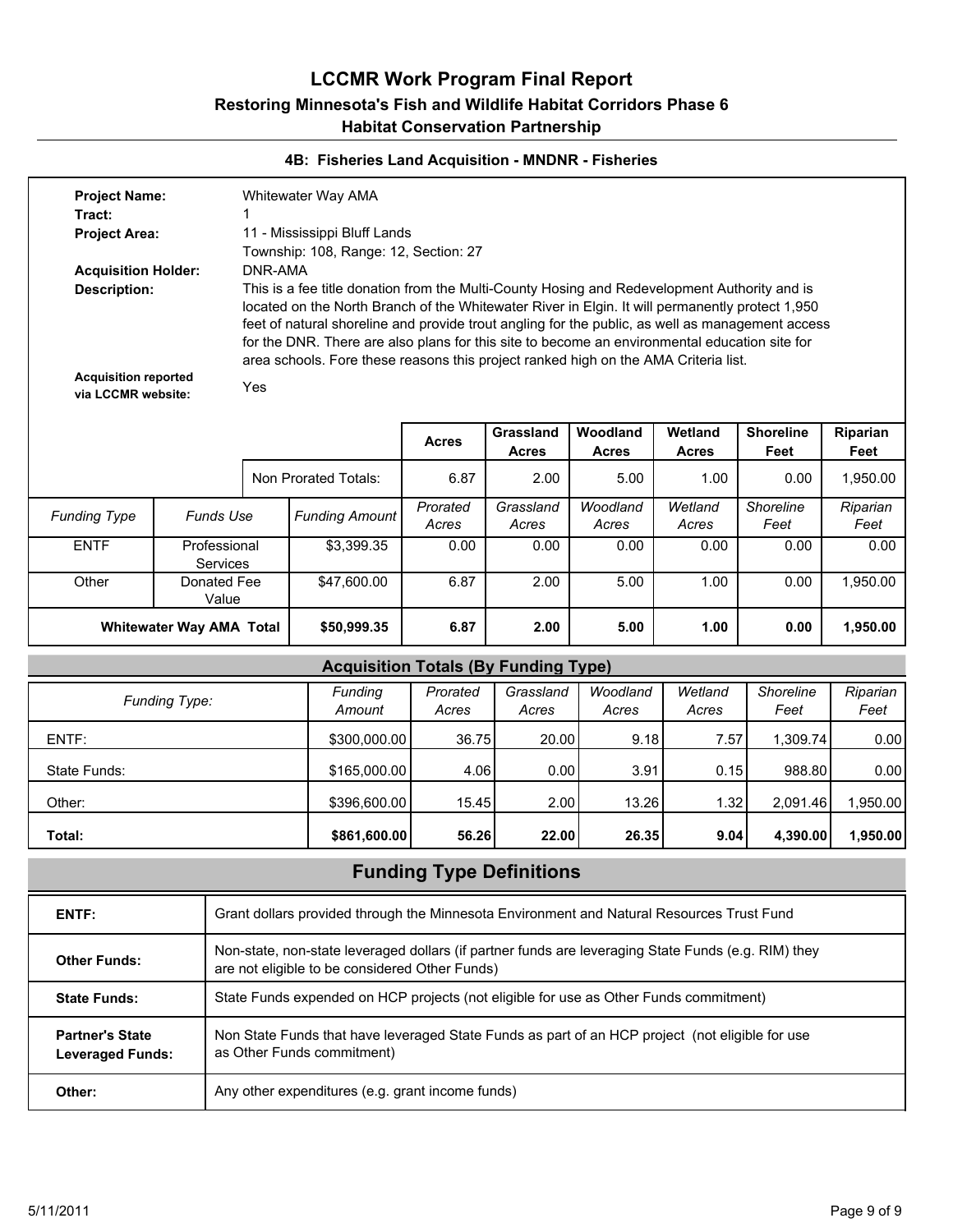| Attachment A: Budget Detail for 2009 Projects - Final Budget Page                            |                                                   |           |                             |               |                      |
|----------------------------------------------------------------------------------------------|---------------------------------------------------|-----------|-----------------------------|---------------|----------------------|
| <b>Project Title:</b> Fish and Wildlife Acquisition (4B)                                     |                                                   |           |                             |               |                      |
|                                                                                              | Minnesota's Habitat Conservation Partnership (VI) |           |                             |               |                      |
| Project Manager Name: Mike Halverson                                                         |                                                   |           |                             |               |                      |
|                                                                                              |                                                   |           |                             |               |                      |
| Trust Fund Appropriation: \$300,000                                                          |                                                   |           |                             |               |                      |
| 1) See list of non-eligible expenses, do not include any of these items in your budget sheet |                                                   |           |                             |               |                      |
| 2) Remove any budget item lines not applicable                                               |                                                   |           |                             |               |                      |
|                                                                                              |                                                   |           |                             |               |                      |
|                                                                                              | <b>Result 1 Budget:</b>                           |           | Amount Spent Balance (date) | <b>TOTAL</b>  | <b>TOTAL BALANCE</b> |
| <b>2009 Trust Fund Budget</b>                                                                |                                                   | (date)    |                             | <b>BUDGET</b> |                      |
|                                                                                              | <b>Land Acquisition</b>                           |           |                             |               |                      |
| <b>BUDGET ITEM</b>                                                                           |                                                   |           |                             |               | 0                    |
|                                                                                              |                                                   |           |                             |               |                      |
| <b>PERSONNEL: wages and benefits</b>                                                         |                                                   |           |                             |               | $\Omega$             |
|                                                                                              |                                                   |           |                             |               |                      |
|                                                                                              |                                                   |           |                             |               |                      |
| <b>Contracts</b>                                                                             |                                                   |           |                             |               | 0                    |
| <b>Professional/technical</b>                                                                |                                                   |           |                             |               | $\Omega$             |
| <b>Other contracts</b>                                                                       |                                                   |           |                             |               | $\overline{0}$       |
|                                                                                              |                                                   |           |                             |               |                      |
| Other direct operating costs                                                                 |                                                   |           |                             |               | $\overline{0}$       |
| <b>Equipment / Tools</b>                                                                     |                                                   |           |                             |               | $\overline{0}$       |
| <b>Office equipment &amp; computers</b>                                                      |                                                   |           |                             |               | $\overline{0}$       |
| <b>Other Capital equipment</b>                                                               |                                                   |           |                             |               | $\overline{0}$       |
|                                                                                              |                                                   |           |                             |               |                      |
| <b>Land acquisition</b>                                                                      | 250,000                                           | 249,126   | 874                         | 250,000       | 874                  |
| <b>Land rights acquisition</b>                                                               |                                                   |           |                             |               | $\overline{0}$       |
| <b>Professional Services for Acq.</b>                                                        | 50,000                                            | 50,874    | $-874$                      | 50,000        | $-874$               |
| <b>Printing</b>                                                                              |                                                   |           |                             |               | $\overline{O}$       |
| <b>Other Supplies</b>                                                                        |                                                   |           |                             |               | $\overline{O}$       |
| <b>Travel expenses in Minnesota</b>                                                          |                                                   |           |                             | O             | $\overline{O}$       |
| <b>Travel outside Minnesota</b>                                                              |                                                   |           |                             |               | $\overline{O}$       |
| <b>Construction</b>                                                                          |                                                   |           |                             |               | $\overline{0}$       |
| Other land improvement                                                                       |                                                   |           |                             |               | $\overline{0}$       |
| Other                                                                                        |                                                   |           |                             |               | $\overline{0}$       |
| <b>COLUMN TOTAL</b><br>162_4B - Phase 6_Attachment A Fish VI 4B Final xl                     | \$300,000                                         | \$300,000 | \$0                         | 300,000       | $\overline{0}$       |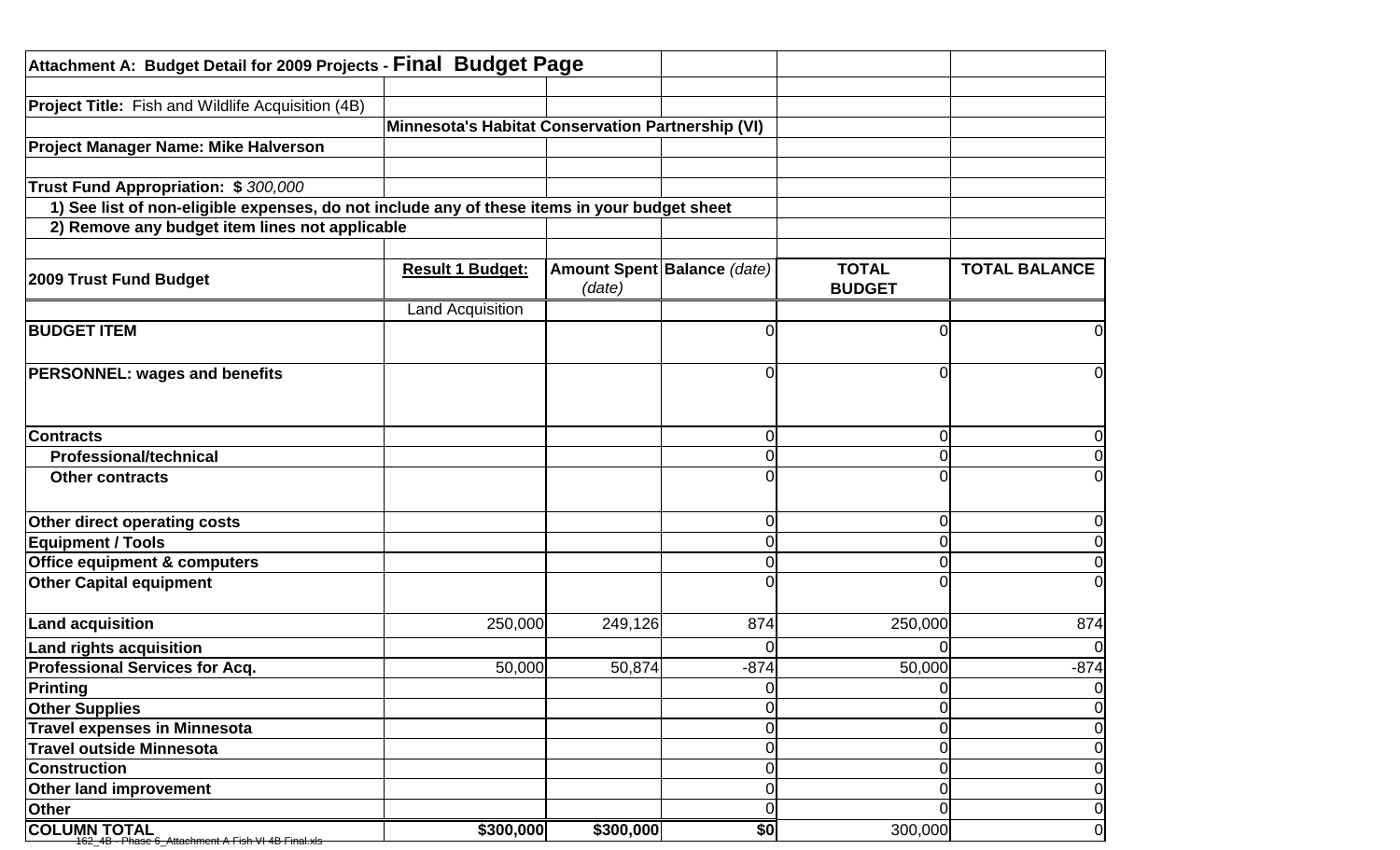# **Habitat Conservation Partnership** 4B **Fisheries Land Acquisition**

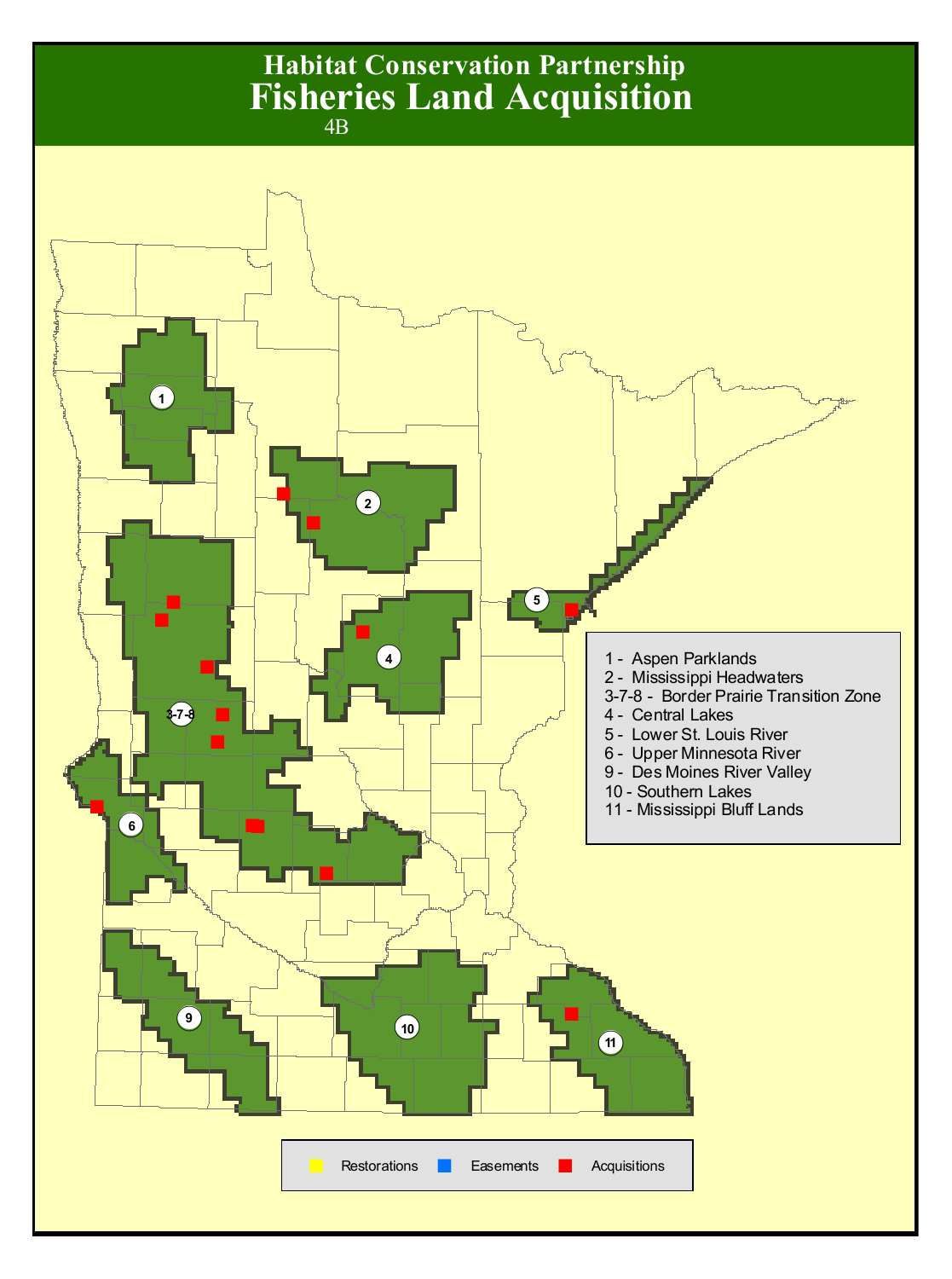# 2009 LCCMR HCP Accomplishment Bucks Mill AMA, **Becker County**



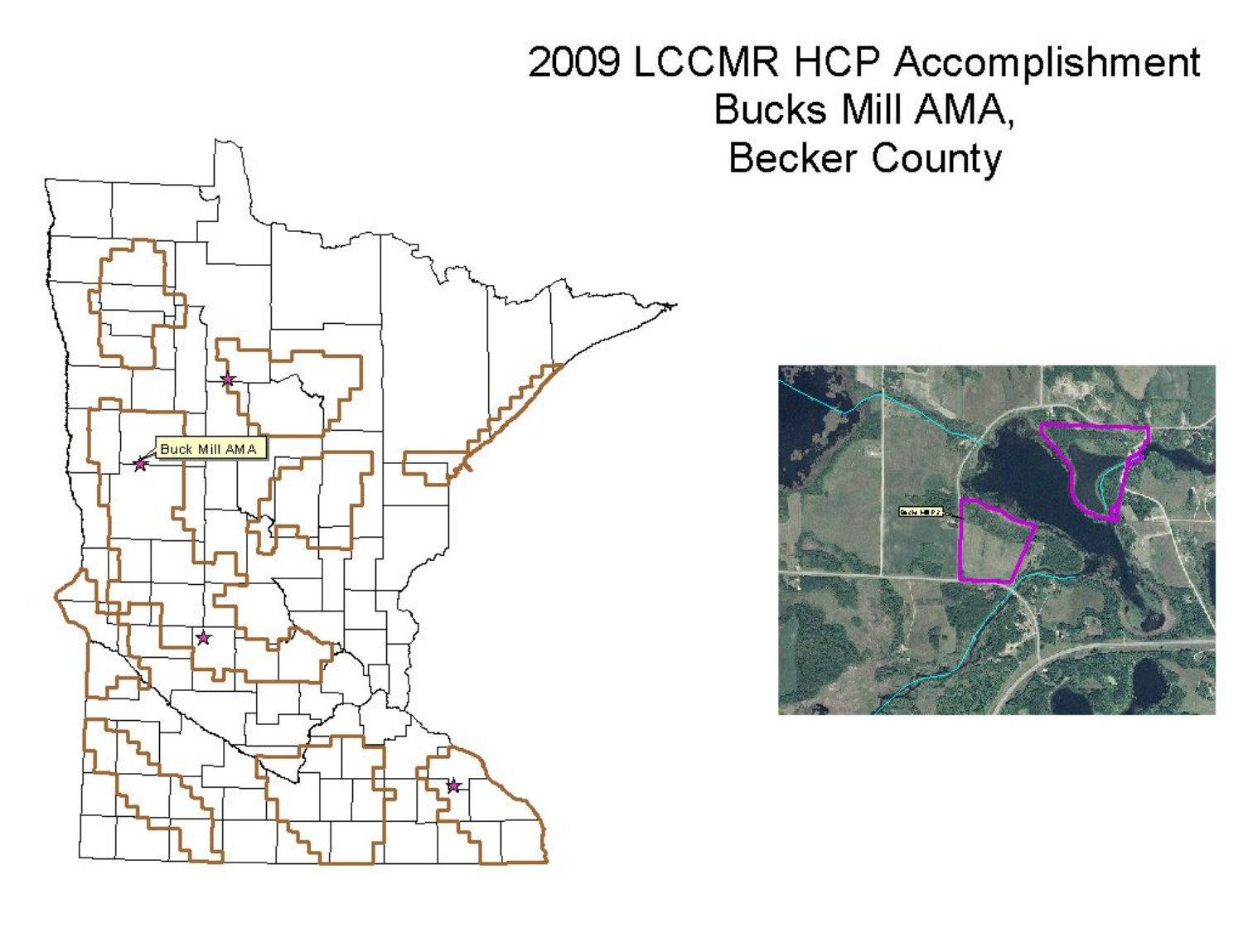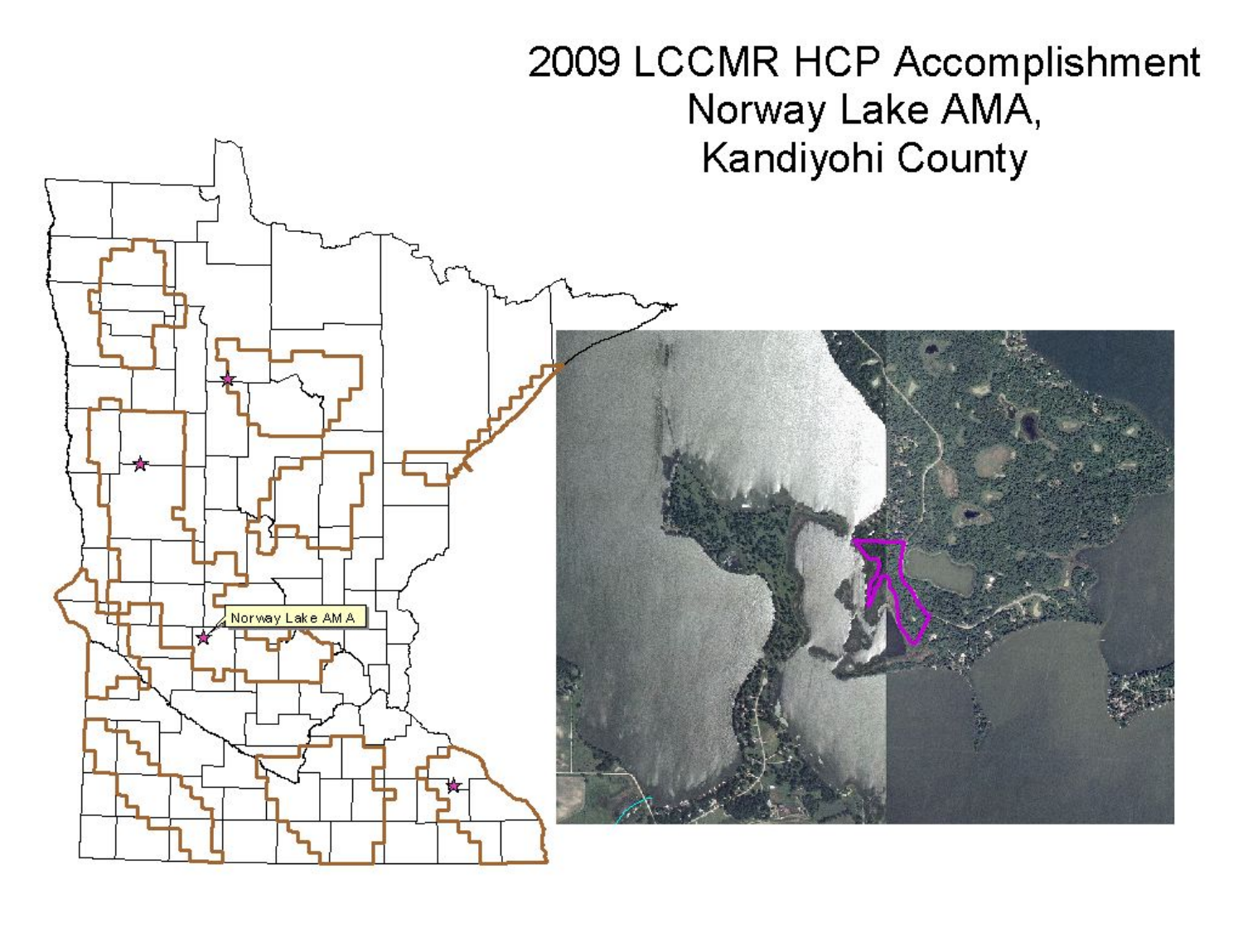